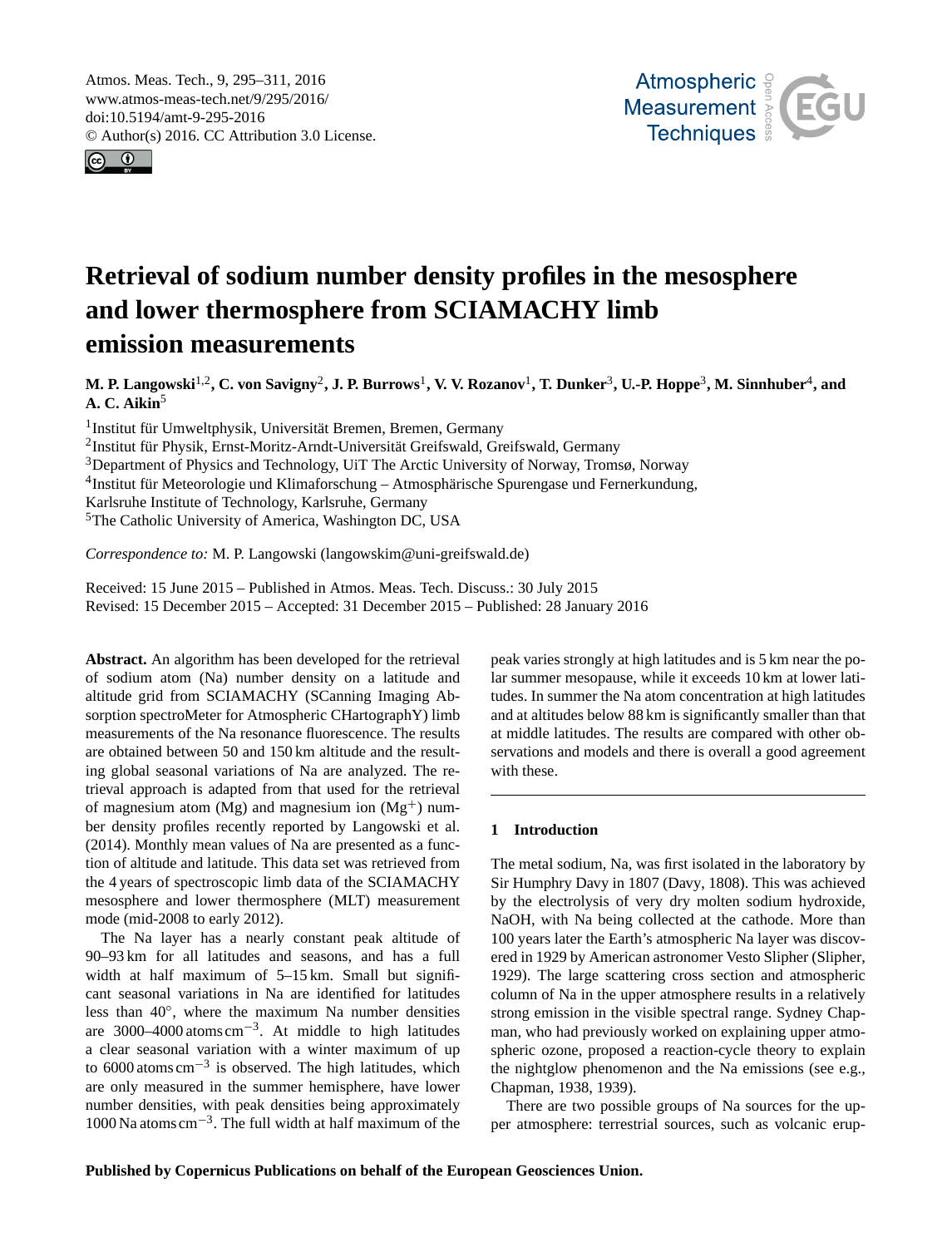tions and salt particles from the oceans, and extraterrestrial sources such as meteoroids and comet dusts. In the upper atmosphere, meteoroids are the most likely sources of Na.

Meteoroids enter the Earth's atmosphere at supersonic speed and are decelerated and frictionally heated by collisions with air molecules. These processes lead to the meteoric ablation of metals and nonmetals into the upper atmosphere. The ablated metals are transported and react with the ambient neutral atmosphere. As a result metal layers are formed that have peak densities at around 85–95 km altitude (see e.g., [Plane,](#page-16-1) [2003;](#page-16-1) [Plane et al.,](#page-16-2) [2015](#page-16-2) for a review). Although the metal concentrations of several thousand atoms per cubic centimeter are low, these metals are strong emitters of radiation because they have large resonance fluorescence cross sections. Therefore, the metals are readily observed by remote sensing methods. Due to their strong radiation signal and their relatively long atmospheric lifetime, metal species are used as trace species to investigate wave propagation effects and winds in the mesosphere and lower thermosphere (MLT). Furthermore, the total amount of extraterrestrial material input can be estimated from measurements of these metal layers. Additionally, metals play an important role in upper atmospheric chemistry. Their chemical transformation impacts on ozone formation and loss both in the gas phase and through metal compounds acting as nucleation nuclei for the formation of aerosols and clouds in the middle atmosphere (see e.g., [Rapp and Thomas,](#page-16-3) [2006;](#page-16-3) [Voigt](#page-16-4) [et al.,](#page-16-4) [2005;](#page-16-4) [Curtius et al.,](#page-15-4) [2005\)](#page-15-4). A detailed understanding of the origin and the reactions of metals in the upper atmosphere is required to understand the formation and loss of ozone and particles in the upper atmosphere. Also, metal ions are the principal component of ionospheric sporadic E layers and metal ions are found throughout the ionosphere.

Na has a large number density compared to other metals in the MLT, and the lower atmosphere is nearly transparent at the wavelength of the strongest Na transitions at 589 nm. This simplifies the observation from the ground. As a result, the mesospheric Na layer is the best understood metal layer in the MLT.

As the metal layers reside at an altitude where the atmosphere is too thin for aircraft to fly, but too dense for satellites to orbit for longer time periods, in situ measurements are only possible with rockets, which can only be launched at a limited number of locations on Earth and are expensive. Remote sensing methods are used and ground observations, e.g., by lidar, yield good vertical and time-resolved results, however, only at selected locations.

In the last decade, global satellite observations of Na with long time series have been available. The first global spacebased observations were reported by [Fussen et al.](#page-15-5) [\(2004\)](#page-15-5), using the GOMOS (Global Ozone Monitoring by Occultation of Stars) instrument on the satellite Environmental Satellite (Envisat). Envisat also carries the SCIAMACHY (SCanning Imaging Absorption spectroMeter for Atmospheric CHartographY) instrument, the measurements of which are used in this study. Other observations have been reported from OSIRIS (Optical, Spectroscopic and Infrared Remote Imaging System) on the Odin satellite [\(Gumbel et al.,](#page-15-6) [2007;](#page-15-6) [Fan et al.,](#page-15-7) [2007;](#page-15-7) [Hedin and Gumbel,](#page-15-8) [2011\)](#page-15-8), SCIAMACHY [\(Casadio et al.,](#page-15-9) [2007\)](#page-15-9) and GOMOS [\(Fussen et al.,](#page-15-10) [2010\)](#page-15-10). Results of the Na number density retrieval from the SCIA-MACHY limb MLT measurements between 2008 and 2012 are presented in this study. These results are compared to other measurements and models.

This manuscript is structured as follows: in Sect. [2](#page-1-0) the SCIAMACHY measurements and the Na density retrieval algorithm are explained. The results for Na number densities will be presented in Sect. [3,](#page-10-0) retrieved from both Na D lines at 589 nm. In Sect. [4](#page-12-0) differences between results from both D lines are discussed and the results are compared to other measurements and model results. The seasonal and annual changes are investigated. Finally, the findings of this study are summarized in Sect. [5.](#page-14-0)

# <span id="page-1-0"></span>**2 Instrument, retrieval algorithm and algorithm extension**

## **2.1 SCIAMACHY**

The limb observations of scattered solar electromagnetic radiation, observed by SCIAMACHY on board Envisat are used for this study (see [Burrows et al.,](#page-15-11) [1995;](#page-15-11) [Bovensmann](#page-15-12) [et al.,](#page-15-12) [1999](#page-15-12) for more details). Envisat was launched by the European Space Agency (ESA) on an Ariane-5 rocket on 28 February 2002 into a Sun-synchronous, low Earth orbit with a descending node (southbound local equator crossing time) at around 10:00 local time. It made measurements in limb, nadir and occultation geometry. ESA lost contact with Envisat on the 8 April 2012.

In the occultation mode, SCIAMACHY observes either the Sun or the Moon through the atmosphere at sunrise and moonrise, respectively. In nadir mode, the instrument points downward towards the Earth's surface and scans the upwelling radiation at the top of the atmosphere. The nadir mode delivers a good latitudinal and longitudinal coverage.

In limb mode, the instrument points tangentially to the Earth's surface at different tangent altitudes, resulting in an adequate vertical resolution in the scanned range of altitudes, but with a poorer latitudinal and longitudinal resolution than the nadir mode.

The highest tangent altitude of the nominal limb mode, which was performed daily during the whole SCIAMACHY lifetime, is about 91 km, which is just the altitude of the Na layer peak. However, from the middle of 2008, the limb MLT mode, which scans the altitude range between 50 and 150 km in 30 steps of 3.3 km with a good vertical resolution (also around 3.3 km) at the altitude of the metal atom and ion layers, was performed for 1 day of measurements every 2 weeks. As the ion layers (e.g.,  $Mg^+$ , see [Langowski et al.,](#page-16-5)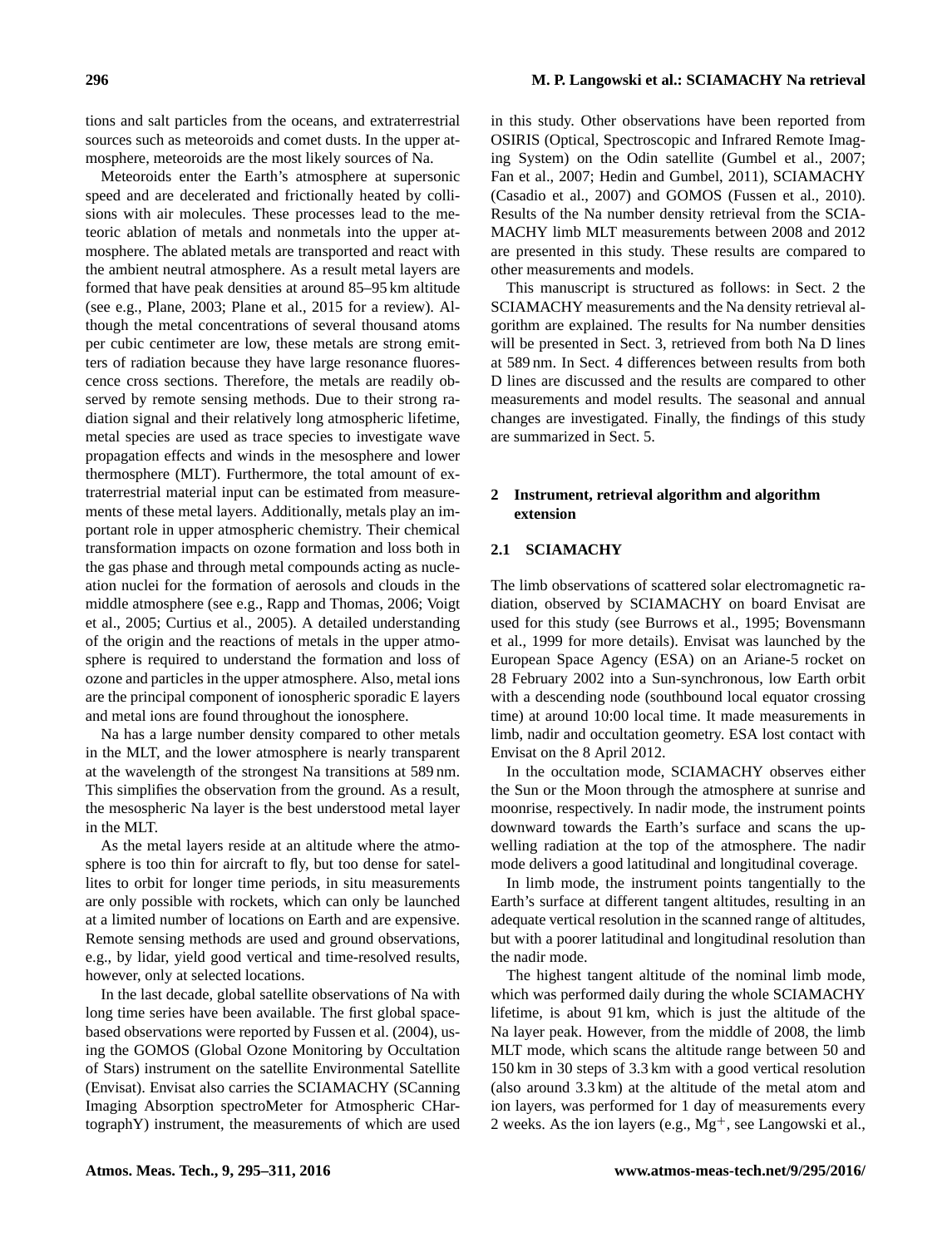[2015\)](#page-16-5) are located at slightly higher altitudes than the neutral layers, it was decided to exploit the MLT mode of SCIA-MACHY first, prior to later investigation of the standard profiling mode. However, the retrieval results from the nominal limb and limb MLT measurements should not be too different and the data set presented here will be extended later. For each MLT limb scan, there is an additional measurement of the dark signal at 350 km tangent altitude. For Na this dark signal, which is subtracted from the signal at the other tangent altitudes, is much weaker than the signal at MLT tangent altitudes. At 590 nm SCIAMACHY has a spectral resolution of 0.44 nm. This is sufficient to resolve the two Na D lines,  $D_1$  at 589.756 nm and  $D_2$  at 589.158 nm, which have a spectral separation of  $\approx 0.6$  nm.

The SCIAMACHY data set employed in this study is Level 1 data version 7.03 and 7.04 and was calibrated with ESA's calibration tool scial1c with options 1, 2, 4, 5, 7 and M-factors, which include option 3 (see [Sherbakov and](#page-16-6) [Lichtenberg](#page-16-6) [\(2008\)](#page-16-6) for more details.).

The Level 1 data have been averaged using the same ap-proach as [Langowski et al.](#page-16-5) [\(2015\)](#page-16-5) for Mg and  $Mg<sup>+</sup>$ . An average for same latitude and local time of the up to 15 orbits of SCIAMACHY data is formed before the retrieval. The multiannual monthly means of the results for the 2008–2012 data set are formed after the retrieval. Note that there is a larger latitudinal coverage for the Southern Hemisphere than the Northern Hemisphere, because the northern dayside highlatitude measurements suffer from solar straylight contaminations. This is because the Sun is partly in the field of view of the instrument (see [Langowski et al.,](#page-16-5) [2015;](#page-16-5) [Langowski,](#page-15-13) [2015](#page-15-13) for more details). There is also a larger coverage of high latitudes compared to the  $Mg/Mg^+$  retrieval by [Langowski](#page-16-5) [et al.](#page-16-5) [\(2015\)](#page-16-5), because the better signal to noise ratio of Na produced fewer edge effects in the retrieval for the outermost measurements on the altitude–latitude grid. Note that due to the high signal to noise ratio of the Na emission signal, it might be possible to also retrieve reasonable profiles from single measurements. This needs to be investigated in the future. Note that due to the nonlinear forward model, averaging data before and after the retrieval leads to different results. For this retrieval a higher variability due to statistical errors or true natural variability will increase the density, when the density is averaged after the retrieval step. This issue is discussed in [Langowski et al.](#page-15-0) [\(2014\)](#page-15-0) their Sect. 4.1., where retrievals with a high statistical error before the retrieval step, shown in their Fig. 24, show significant larger densities than the retrieval with data averaged before the retrieval step. We, however, assume this effect to be small enough to not significantly influence the retrieval result for Na. It is assumed that longitudinal variations are much smaller than latitudinal variations.

#### **2.2 Retrieval algorithm and adaption to Na**

The retrieval algorithm presented in [Langowski et al.](#page-15-0) [\(2014\)](#page-15-0), which was used for magnesium atom and ion retrievals from the SCIAMACHY limb MLT measurements [\(Langowski](#page-16-5) [et al.,](#page-16-5) [2015\)](#page-16-5), is used and adjusted to the specific parameters of Na atoms. To reduce the need to refer to the original paper too often, the most important steps of the retrieval algorithm from [Langowski et al.](#page-15-0) [\(2014\)](#page-15-0) are repeated in this section.

# **2.2.1 Forward model for the single scattering algorithm**

A forward model for the emission signal and absorption path of each limb measurement of an orbit is set up and inverted for the number densities of the emitting species on a 2D latitude–altitude grid.

<span id="page-2-0"></span>The mathematical representation of the forward model is

$$
4\pi I = \int_{\text{LOS}} \gamma n(s_e) f(\int n(s_a) \, \text{d} s_a) \, \text{d} s_e,\tag{1}
$$

with *I* being the wavelength integrated emitted radiance, emissivity  $\gamma$ , density *n* and an absorption part – along the line of sight (LOS) and along the line from Sun (LFS) to the point of scattering into the LOS  $(s_a$  stands for both absorption paths) –  $f$ . The emitted radiance is the integrated product of the density n and the emissivity  $\gamma$  along the emission path  $s_e$ , which is furthermore attenuated by self-absorption f (see Eq. [\(6\)](#page-4-0) for f). Equation [\(1\)](#page-2-0) is discretized on the 2D latitude–altitude grid and inverted for the number density *n*. The changes with respect to the Mg/Mg<sup>+</sup> retrieval described by [Langowski et al.](#page-15-0) [\(2014\)](#page-15-0) lie in the emissivity  $\gamma$  and self-absorption f calculation, while the rest of the retrieval algorithm remain unchanged, beside marginal changes (e.g., there is no correction for inelastic scattering needed for the Na retrieval, because the ratio of emission radiance to Rayleigh scattered radiance is high enough that this effect is negligibly small). The emissivity  $\gamma$  is calculated as follows:

$$
\underbrace{\gamma}_{\text{photons}} = \underbrace{P(\theta)}_{\text{Phase function}} \times \int \underbrace{\pi F(\lambda)}_{\text{photons}} \times \underbrace{\sigma(\lambda)}_{\text{cm}^2 \text{ and } \text{cm}^2}
$$
\n
$$
\times \underbrace{\frac{A_{ji}}{\sum_{k} A_{jk}}}_{\text{rel. Einstein coeff.}},
$$
\n(2)

with  $\pi F(\lambda)$  being the solar irradiance (note that it is convention to use  $\pi F(\lambda)$  (see e.g., [Chamberlain et al.,](#page-15-14) [1958\)](#page-15-14) and  $\pi$ belongs to the symbol and is not meant as a factor 3.14) and

$$
\int \sigma d\lambda = \frac{1}{4\pi\epsilon_0} \frac{\pi e^2}{m_e c^2} f_{ij} \lambda_{ij}^2
$$
 (3)

<span id="page-2-2"></span><span id="page-2-1"></span> $\overline{\text{integer}}$  abs. cross section in nm cm<sup>2</sup>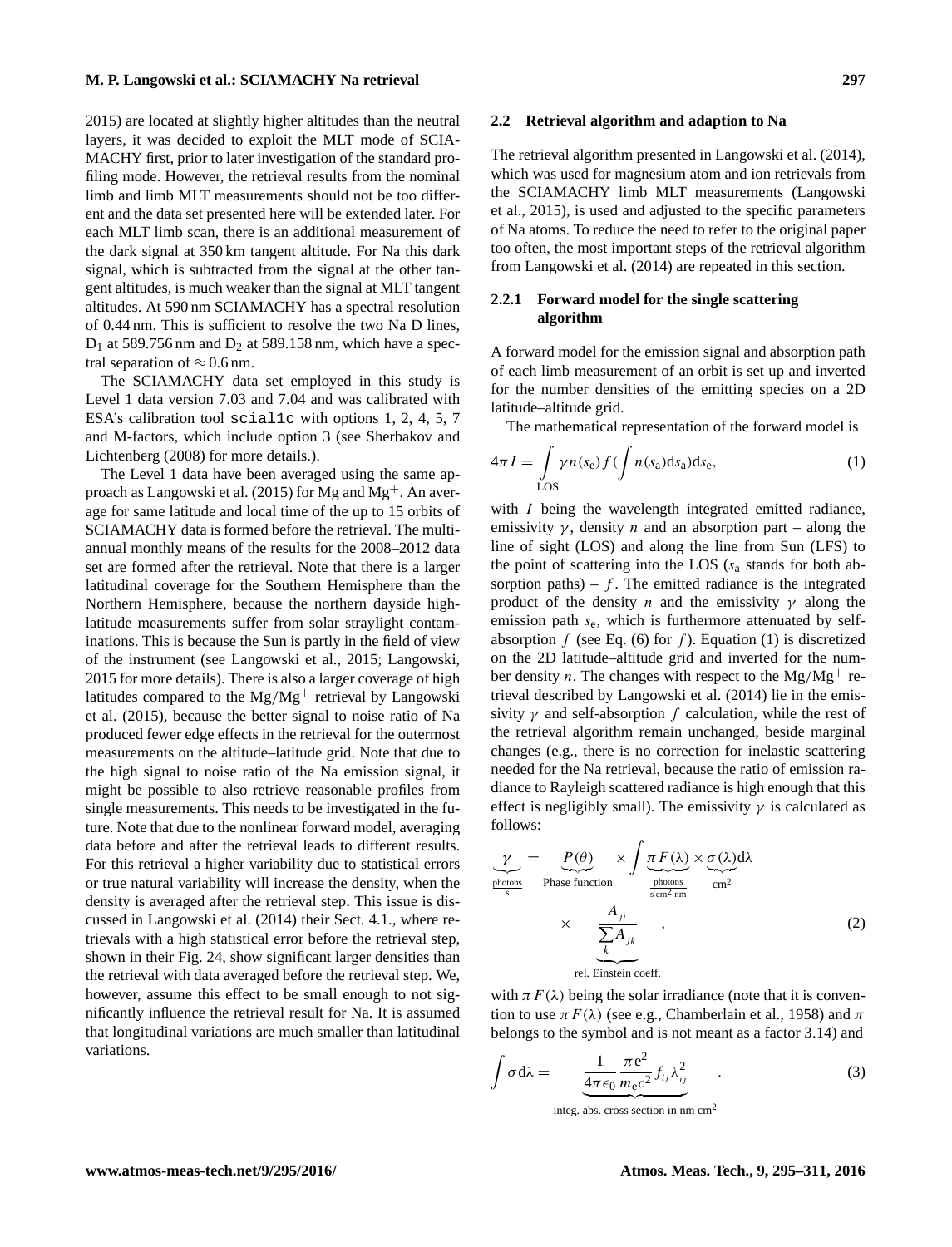<span id="page-3-1"></span>

**Figure 1.** Data of the solar extraterrestrial spectrum in the region 586–594 nm measured by SCIAMACHY on 3 June 2010 and from the Smithsonian Astrophysical Observatory (SAO; [Chance and Kurucz,](#page-15-15) [2010\)](#page-15-15). The Fraunhofer lines are readily observed and the left figure shows both the SCIAMACHY and the SAO 2010 spectrum, from which the baseline value of  $5.44 \times 10^{14} \frac{\text{photon}}{\text{sem}^2 \text{nm}}$ , which agrees for both, is used in the approximate formula by [McNutt and Mack](#page-16-7) [\(1963\)](#page-16-7). The right figure shows the SAO 2010 spectrum compared to the fully resolved approximation of the  $D_1$  and  $D_2$  lines taken from [McNutt and Mack](#page-16-7) [\(1963\)](#page-16-7). Note that the approximate formula by McNutt and Mack (1963) is only valid close to the center of the Fraunhofer lines. The fully resolved Na Fraunhofer lines are much deeper than the lines in the SAO 2010 spectrum and the SCIAMACHY spectrum.

The process causing the emission is resonance fluorescence (A detailed derivation of Eq. [\(3\)](#page-2-1) from basic principles as well as a discussion of the phase function  $P$  is given in the appendix of [Langowski](#page-15-13) [\(2015\)](#page-15-13).). A solar photon is absorbed by a Na atom, which is excited from the lower state  $i$  to the higher state  $j$  and is immediately re-emitted, which returns the atom to the lower state  $i$ . The two relevant transitions are from the lowermost excited states  $3^{2}P_{\frac{1}{2}}$  for D<sub>1</sub> and  $3^{2}P_{\frac{3}{2}}$ for  $D_2$  to the ground state  $3^2S_{\frac{1}{2}}$ . The relative Einstein coefficient, the probability of the resonant transition compared to all other possible transitions from the upper state to lower states, is 1 for both lines, because only the two lowest excited states are involved as upper states and the transition between the  $P$  states is highly improbable. The Na specific parameters, i.e., oscillator strength  $f_{ij}$  and transition wavelength  $\lambda_{ij}$ , are taken from the NIST (National Institute of Standards and Technology) atomic spectra database [\(Kramida et al.,](#page-15-16) [2012\)](#page-15-16). The scattering angle  $\theta$  dependent phase function P is a linear combination of the phase function for Rayleigh scattering and an isotropic part:

<span id="page-3-2"></span>
$$
P(\theta) = \frac{3}{4}E_1(\cos^2(\theta) + 1) + E_2.
$$
 (4)

P is normalized to  $4\pi$ , which is already considered in Eq. [\(1\)](#page-2-0). The factors  $E_1$  and  $E_2$  depend on the change in angular momentum  $\Delta j$  and are taken from [Chandrasekhar](#page-15-17) [\(1960\)](#page-15-17) (see Table [1\)](#page-3-0). The factors  $E_1$  and  $E_2$  are different for both D lines. The  $D_1$  line has a purely isotropic phase function ( $E_1 = 0$  and  $E_2 = 1$ ), while the  $D_2$  line has a mixture of both components  $E_1 = 0.5$  and  $E_2 = 0.5$ . The wavelengthintegrated absorption cross section has to be distributed over the correct shape function of the emission line and the re-

<span id="page-3-0"></span>**Table 1.**  $E_1$  and  $E_2$  depend on the angular momentum j and the change of angular momentum  $\Delta j$  (from [Chandrasekhar,](#page-15-17) [1960\)](#page-15-17).

| Δi   | $E_1$                            | $E_2$                                    |
|------|----------------------------------|------------------------------------------|
| $+1$ | $(2j+5)(j+2)$<br>$10(j+1)(2j+1)$ | $3j(6j+7)$<br>$10(j+1)(2j+1)$            |
| 0    | $(2j-1)(2j+3)$<br>$10j(j+1)$     | $3(2j^2+2j+1)$<br>$10j(j+1)$             |
| -1   | $(2j-3)(j-1)$<br>$10j(2j+1)$     | $3(6j^2+5j-1)$<br>$\overline{10j(2j+1)}$ |

sulting absorption cross section profile is multiplied by the wavelength-dependent solar irradiance. This product is then integrated over all wavelengths, yielding the true combination of the second and third factor of the emissivity in Eq. [\(2\)](#page-2-2).

A high-resolution spectrum of the solar irradiance in the vicinity of the Na  $D_1$  and  $D_2$  lines needs to be used. Figure [1](#page-3-1) shows solar spectra for this wavelength region from SCIAMACHY, [Chance and Kurucz](#page-15-15) [\(2010\)](#page-15-15) and [McNutt and](#page-16-7) [Mack](#page-16-7) [\(1963\)](#page-16-7), from which only the latter fully resolves the Na D lines. Note that the approximate formula for the spectrum measured by [McNutt and Mack](#page-16-7) [\(1963\)](#page-16-7) is only valid in the vicinity of the center of the lines. Following [McNutt and](#page-16-7) [Mack](#page-16-7) [\(1963\)](#page-16-7), the solar irradiance in the vicinity of the Na  $D_1$  and  $D_2$  lines can be calculated for x (x is defined further below):

$$
I(x) = I_0 \times e^{\left(\frac{|x|}{x_e}\right)^A}.
$$
 (5)

The ratio  $\frac{I_0}{I_{\text{baseline}}}$  of the intensity at the line center and the baseline intensity at the edge of the Fraunhofer lines is stated in [McNutt and Mack](#page-16-7) [\(1963\)](#page-16-7). To scale this to the SCIA-MACHY spectrum, a solar irradiance of  $5.44 \times 10^{14} \frac{\text{photon}}{\text{s cm}^2 \text{nm}}$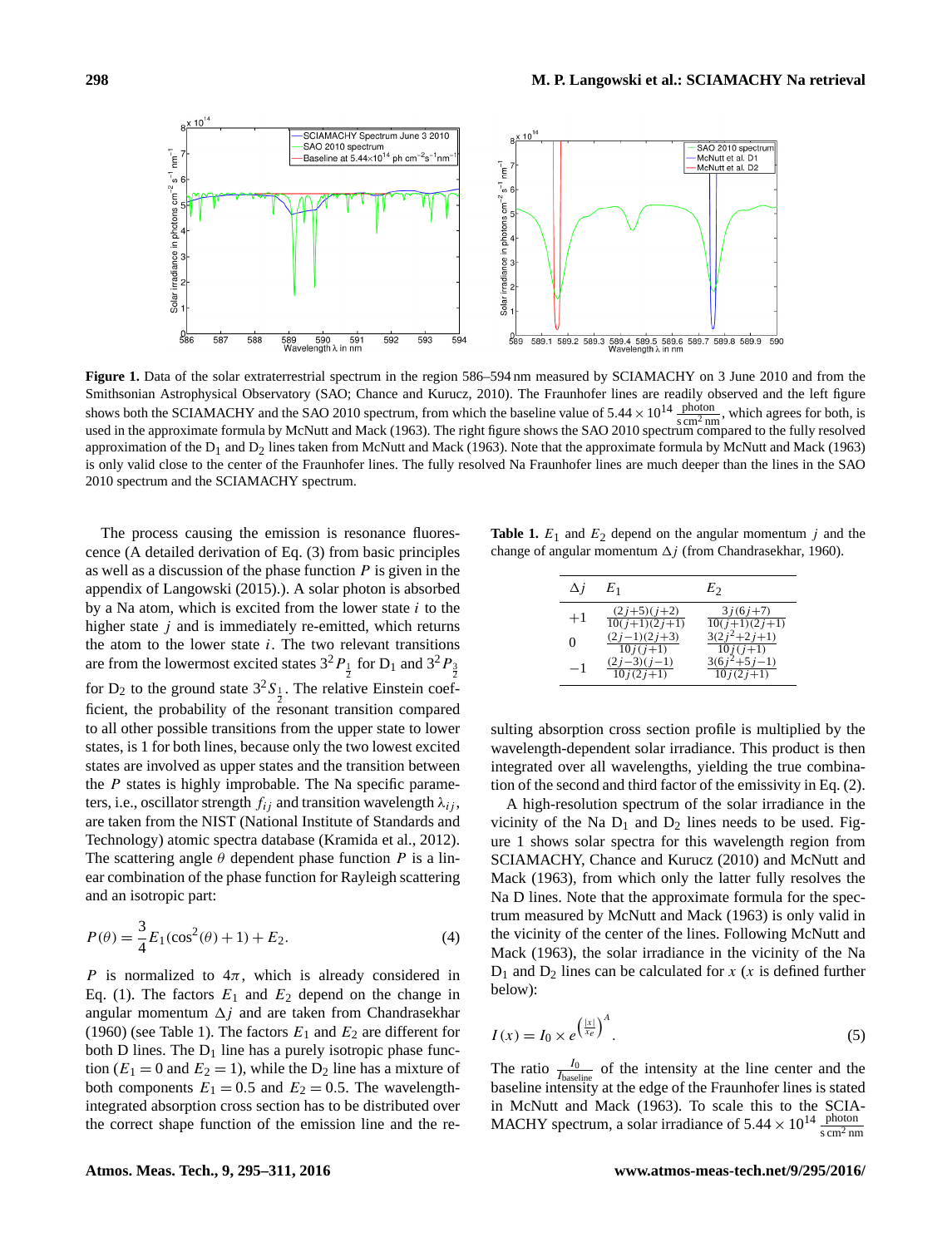#### **M. P. Langowski et al.: SCIAMACHY Na retrieval 299**

is used for the edge of the line; for the  $D_2$  line, the following values are used:

$$
I_0 = 0.0444 \times 5.44 \times 10^{14} \frac{\text{photon}}{\text{s cm}^2 \text{ nm}}
$$
  
\n
$$
A = 2.16
$$
  
\n
$$
x_e = \frac{\hat{\sigma}}{k_{\text{line center}}} = \frac{0.228 \text{ cm}^{-1}}{16973 \text{ cm}^{-1}} = 13.4 \times 10^{-6}
$$
  
\n
$$
x = \frac{k - (k_{\text{line center}} - \text{shifts})}{k_{\text{line center}}} = \frac{k - k_{\text{line center}}}{k_{\text{line center}}} + \frac{\text{shifts}}{k_{\text{line center}}}.
$$

The formula is given for wavenumbers  $k$  and the parameters x and  $x_e$  are normalized to the wavenumber of the line center. The width parameter of the line in terms of wavenumbers is denoted by  $\hat{\sigma}$  (see [McNutt and Mack,](#page-16-7) [1963\)](#page-16-7).

Wavenumber shifts between the solar spectrum and the absorption cross section in the mesosphere are considered. Here, a positive shift value leads to a red shift as the line center is moved toward shorter wavenumbers and, therefore, longer wavelengths. Since the width of the solar Fraunhofer line is not much larger than the width of the lines in the mesospheric absorption cross sections, these shifts have a nonnegligible influence on the emissivity. In [McNutt and Mack](#page-16-7) [\(1963\)](#page-16-7) a constant red shift for the solar lines of  $\frac{\text{grav}_{\text{shifts}}}{k_{\text{line center}}}$  $2.7 \times 10^{-6}$  is measured, which is a combination of the gravitational red shift and other smaller shifts, e.g., pressure shifts. Additionally, Doppler shifts from the rotation of Earth and the change of the Earth–Sun distance along the elliptical orbit of Earth are considered, which are similar in magnitude to the constant shift and have a combined maximum amplitude of  $\pm 3.2 \times 10^{-6}$ . For the D<sub>1</sub> line the following parameters are used:

$$
I_0 = 0.0495 \times 5.44 \times 10^{14} \frac{\text{photon}}{\text{s cm}^2 \text{ nm}}
$$
  

$$
A = 2.14
$$
  

$$
x_e = 12.8 \times 10^{-6}.
$$

Because there are hyperfine splittings for both D lines, the line center is the weighted average of the individual line wavelengths and strengths.

Na has only one stable isotope, i.e.,  $^{23}_{11}$ Na, and therefore has no isotope effect. The stable isotope has a nuclear angular momentum of  $I = \frac{3}{2}$ , which leads to a hyperfine splitting of the energy levels. The splitting for the lower  $3^{2}S_{\frac{1}{2}}$ state is stronger than the splitting of the upper states  $3^{2}P_{\frac{1}{2}}^{2}$ and  $3^2P_3$ . This can be explained phenomenologically by the smaller distance of the valence electron and the nucleus in the S state, which leads to a larger overlap of the nucleus and electron wave functions and therefore a stronger perturbation of the electron state. Due to the stronger splitting of the S state compared to the  $P$  states, the  $D_1$  and  $D_2$  lines each split into two groups of lines in close spectral vicinity (this is called an "s-resolved blend" in [McNutt and Mack,](#page-16-7) [1963\)](#page-16-7).

<span id="page-4-1"></span>

**Figure 2.** Absorption cross section for the  $D_2$  line at temperature  $T = 220$  K (blue) and solar irradiance spectrum for different shifts. Both are used in high resolution to calculate the emissivity  $\gamma$  (Eq. [2\)](#page-2-2) and attenuation factor  $f$  (Eq. [6\)](#page-4-0).

The Doppler width of the Na lines in the mesosphere is approximately 1.25 pm. The two groups of adjacent lines have a separation of about 2 pm and thus can be separated. However, the lines inside a group are too narrow to be resolved in the mesosphere. The existence of several degenerate lines, however, is important for the correct weighting of the two sresolved lines. This is, e.g., well explained in [Chamberlain](#page-15-14) [et al.](#page-15-14) [\(1958\)](#page-15-14); [McNutt and Mack](#page-16-7) [\(1963\)](#page-16-7); [Fricke and von Zahn](#page-15-18) [\(1985\)](#page-15-18).

The solar spectrum as well as the mesospheric absorption cross section for the Na  $D_2$  line are shown in Fig. [2.](#page-4-1) The Na density is large enough that a non-negligible part of the incoming solar irradiation is either absorbed along the path from the Sun to the point of resonance fluorescence, or along the line of sight, after the emission. This reduction of emissivity is considered in the self-absorption factor  $f$ :

<span id="page-4-0"></span>
$$
f = \frac{\int \sigma(\lambda)\pi F(\lambda) \times e^{-\sigma(\lambda)} \, d\lambda}{\int \sigma(\lambda)\pi F(\lambda) \, d\lambda},\tag{6}
$$

with the integrated true slant column density  $g = \int n ds$ . Note that the integral in Eq.  $(1)$  contains *n* as a linear factor, but also has a nonlinear dependence on  $n$  because of the selfabsorption factor  $f$ . The equation is linearized, employing an iterative approach using the retrieved density of the previous step in the nonlinear part to retrieve the linear density n. As noted by [Langowski et al.](#page-15-0) [\(2014\)](#page-15-0), setting  $f = 1$ , which corresponds to no self-absorption, is a good starting step for the iteration.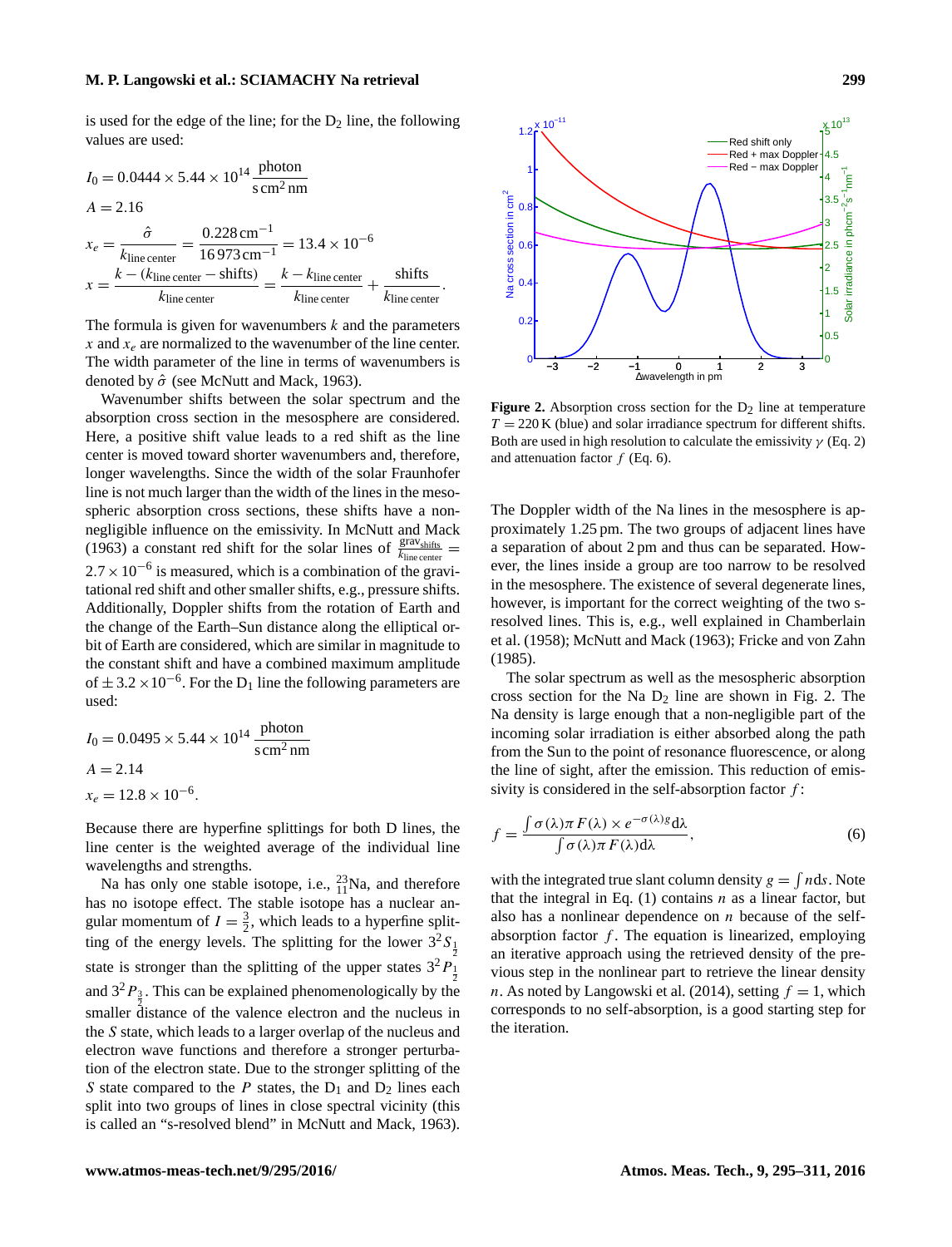**Figure 3.** Scheme of the altitude and latitude grid (2D projection) and the line of sight and line from Sun. Each grid element has a different line from Sun and absorption path along the line of sight.

Lat/Alt-Grid

 $LFS_{gc}$ 

LFS

# **2.2.2 Discretization of the forward model and calculation of the Jacobian**

<span id="page-5-0"></span>Satellite LOS / /

LOS

For every single limb measurement, Eq. [\(1\)](#page-2-0) is discretized on a latitude–altitude grid with  $m$  elements to yield the formula:

$$
I = c_1 \sum_{i=1}^{m} P_i x_i \Delta s_{\text{LOS}_i} + \sum_{j=1}^{m} x_j \Delta s_{\text{LOS}_{\text{gc}_{i,j}}} + \sum_{j=1}^{m} x_j \Delta s_{\text{LFS}_{\text{gc}_{i,j}}}
$$
 (7)

 $c_1$  is a constant including all parameters that are path independent in the integral in Eq.  $(1)$ . For every grid element i along the LOS, there is the path element in this grid element  $\Delta s_{\text{LOS}_i}$  for the emission path. Furthermore, for every grid element  $i$  along the LOS, there are two matrices with path elements. One matrix contains the path elements from the satellite to the grid element with matrix elements  $\Delta s_{\text{LOS}_{g_{c_{i,j}}}}$ . The other matrix contains the path elements from the Sun to the grid element with matrix elements  $\Delta s_{LFS_{gc_{i,j}}}$ . Both matrices are needed for the absorption calculations of the attenuation factor f.  $P_i$  is the phase function in grid element i, and  $x_i$  is the density in grid element  $i$  that should be retrieved. Figure [3](#page-5-0) is a sketch of the considered paths.

The argument of  $f$  is summarized to

$$
g_i(x) = \sum_{j=1}^{m} x_j \Delta s_{\text{LOS}_{g c_{i,j}}} + \sum_{j=1}^{m} x_j \Delta s_{\text{LFS}_{g c_{i,j}}}.
$$
 (8)

To invert the forward model  $Kx = y$ , the equation system  $J^T J x = J^T x$  needs to be solved, with **J** being the Jacobian of **K**x. If **K** was independent of  $x$ , **J** simply was equal to **K**. The elements of the Jacobian **J** are calculated with the following formula:

$$
\frac{d}{dx_k}I = c_1 P_k \Delta s_{\text{LOS}_k} f(g_k(x))
$$
  
+
$$
c_1 \sum_{i=1}^m P_i \Delta s_{\text{LOS}_i} x_i f'(g_i(x)) (\Delta s_{\text{LOS}_{g c_i, k}} + \Delta s_{\text{LFS}_{g c_i, k}}).
$$
 (9)

<span id="page-5-2"></span>

**Figure 4.** Two-dimensional intersection of Earth's atmosphere, with the center of Earth, M, and the altitudes as radii of the circles. Path lengths along the line of sight for the vertical grid can be found with right-angled triangle algebra. Changes of the latitude are marked with red crosses as additional "a" sides. The path length in each grid cell is the difference of the a sides of neighboring grid cells. Note that, depending on the binning of the latitudes, it is possible that all grid cells only have one latitude (taken from [Langowski et al.](#page-15-0) [\(2014\)](#page-15-0)).

If f were independent of  $\mathbf{x}$ ,  $f' = \frac{\partial f(g_i(x))}{\partial g_i(x)}$  would be zero and the second addend in Eq. [\(9\)](#page-5-1) would also be zero. Then **J** would be  $J = K$ . In practice, omitting the second addend in Eq. [\(9\)](#page-5-1) reproduces synthetic model density profiles that are forward modeled by Eq. [\(1\)](#page-2-0) and inverted with the retrieval algorithm very well and this simplification  $\mathbf{J} = \mathbf{K}(x)$  is used. However, **K** still explicitly depends on  $x$ , which has to be later considered in the retrieval step.

#### **2.2.3 Calculation of path matrices**

<span id="page-5-1"></span>Figure [4](#page-5-2) is a sketch illustrating the crucial steps for the calculation of the path matrices. Note that this is a minimalistic description and more details are given in [Langowski](#page-15-13) [\(2015\)](#page-15-13). The path segments of the altitude grid are calculated with right-angled triangle geometry. The right-angled triangles considered for the LOS are formed by the path between the center of Earth and tangent point  $b$ , the right angle between  $b$  and the segment of the line of sight  $a$  and the path between the center of Earth and a grid element's upper altitude limit  $c$ . As  $b$  and  $c$  and the right angle are known, a can be calculated for each grid element. The path length within each altitude grid element is calculated by the difference of *a* for neighboring grid elements. For the LFS, the tangent point of the LFS needs to be found first and the position of the grid element with respect to the tangent point needs to be evaluated. For the calculation of the absorption part, it is crucial to separate the LOS at the tangent point and do the respective calculation of the factor  $f$  for each side of the tangent point, before adding both parts of the Jacobian together. In spherical coordinates, positions with the same latitude (north and south) can be calculated by a double cone equation. These double cone equations for the latitude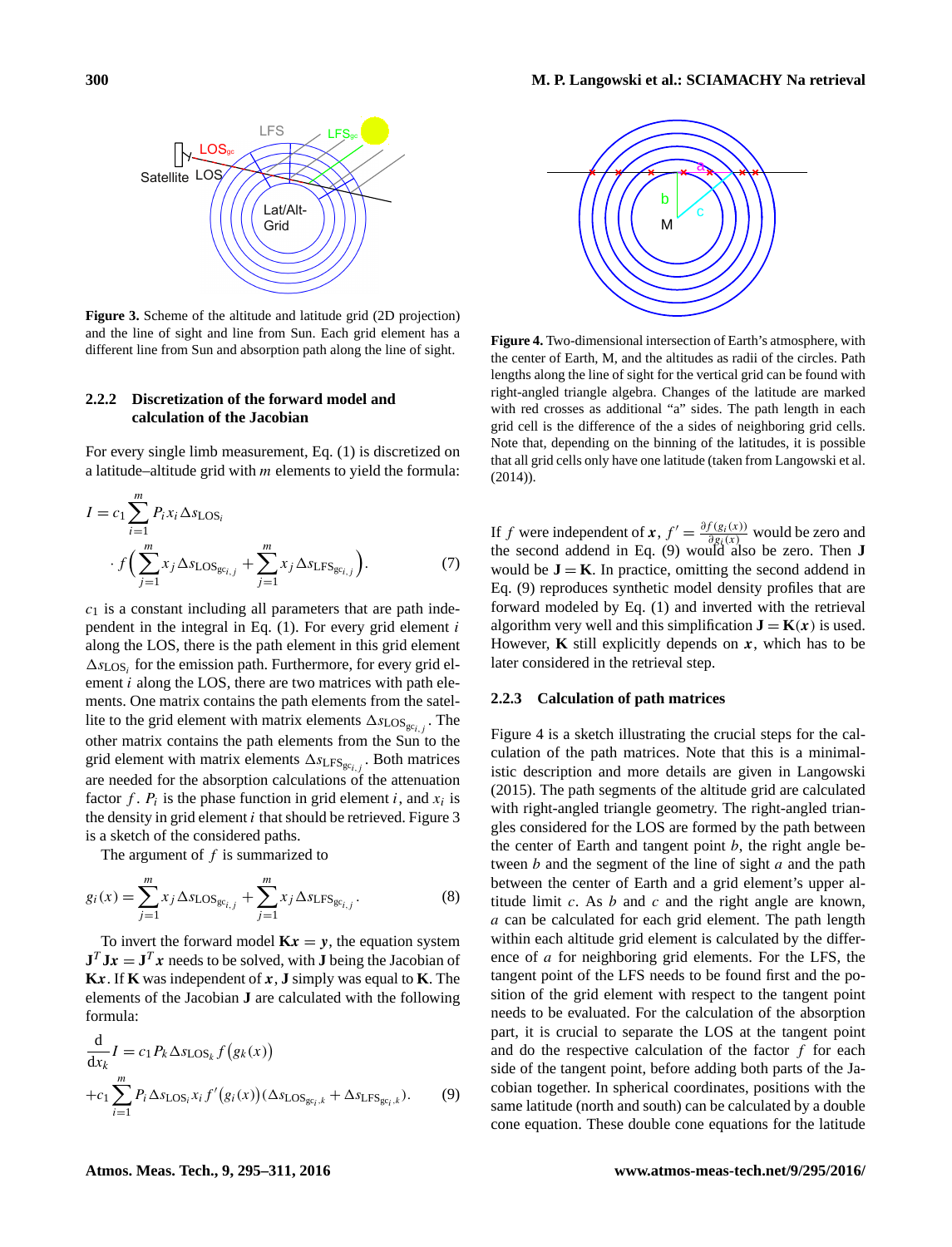<span id="page-6-0"></span>

**Figure 5.** Path lengths in different grid cells for a typical line of sight (LOS) of a limb measurement. The biggest part of the path lies in the tangent point altitude region, but higher altitudes are also passed (taken from [Langowski et al.](#page-15-0) [\(2014\)](#page-15-0)).

boundaries of a grid element are set equal with the straight line equation  $\mathbf{r} = T P + \lambda \mathbf{e}_{\text{LOS}}$ , where T P is the position of the tangent point,  $\hat{\mathbf{e}}_{\text{LOS}}$  a vector in LOS direction and  $\lambda$  the distance between tangent point and the considered point on the line of sight.  $\lambda$  is determined for each latitude element. Once this is done, the latitude grid boundaries  $\lambda$  and the altitude grid boundaries  $a$  are sorted and the path lengths are determined by differences of neighboring boundary parameters (see Fig. [4,](#page-5-2) where red crosses are latitude changes and blue circles are altitude changes). Figure [5](#page-6-0) shows the calculated path lengths for one limb measurement. The latitudinal separation of consecutive limb measurements is around 7<sup>°</sup> at the equator. It is smaller near the poles at the cost of a larger variation in local time, which is considered by splitting the orbit in an ascending satellite movement and a descending satellite movement part. For daily averages, the latitudinal separation is roughly halved, as SCIAMACHY has an alternating scanning pattern of limb and nadir scans for consecutive orbits. The largest paths are found in the close vicinity of the tangent point. The emission signal strength for each grid element is roughly the product of density and path length. For the around 4° latitudinal separation, the overlap region of consecutive limb measurements at the same altitude is less than 5 km above the tangent altitude. However, note that neighboring measurements in the averaged data come from different longitudes; thus this is not a real overlap of the same volume of air.

# **2.2.4 Inversion of the forward model**

The equation system to be solved  $J^T J x = J^T x$  is nonlinear as  $J$  explicitly depends on  $x$ , because of the self-absorption contributions in  $\hat{f}$  and  $f'$ . The equation system is linearized, by using initial values x for the calculation of **J** and retrieving new  $x$  values that are closer to the real values of  $x$ . This is iteratively done until convergence of  $x$  is achieved. Test retrievals showed that after roughly five iteration steps, convergence is achieved; i.e., the largest step by step changes in the retrieved densities are far less than 1 %. In practice, 20 iteration steps are used.

As  $J^T J x = J^T x$  is typically an ill-posed mathematical problem, solutions oscillate and are not physically correct if no constraints are applied. Therefore, three different smoothing constraints are applied: latitudinal smoothing, which penalizes solutions with differences in densities of grid elements with neighboring latitudes; altitudinal smoothing, which penalizes solutions with differences in densities of grid elements with neighboring altitudes; as well as Tikhonov regularization [\(Tikhonov,](#page-16-8) [1943\)](#page-16-8) with a zero a priori  $x_a$  which in general favors solutions with the smallest oscillations and overall smallest distance from zero. The final equation that has to be solved is Eq. [\(10\)](#page-6-1):

<span id="page-6-1"></span>
$$
\left(\mathbf{J}^T\mathbf{S}_y\mathbf{J} + \mathbf{S}_a + \lambda_h \mathbf{S}_H^T \mathbf{S}_H + \lambda_\phi \mathbf{S}_\phi^T \mathbf{S}_\phi\right) \mathbf{x}
$$
  
= 
$$
\mathbf{J}^T \mathbf{S}_y \mathbf{y} + \mathbf{S}_a \mathbf{x}_a
$$
  
= 
$$
\underbrace{\mathbf{J}^T \mathbf{S}_y \mathbf{y} + \mathbf{S}_a \mathbf{x}_a}_{=0}.
$$
 (10)

The a priori covariance matrix  $S_a$  is in fact a scalar ( $\lambda_{\text{apriori}}$ ) multiplied by an identity matrix.  $\mathbf{S}_H$  and  $\mathbf{S}_\phi$  are the matrices for altitudinal and latitudinal constraints (large sparse matrices with only two diagonals of non-zero values) and  $\lambda_h$ and  $\lambda_{\phi}$  are the scalar weighting factors for both constraints.  $x$  is the vector of number densities. On the right-hand side, there is the covariance matrix for the slant column densities (SCDs)  $(S_y)$ , which is assumed to be diagonal: the SCDs  $y$ and the a priori  $x_a$ . As there should not be any bias on the form of the profile,  $x_a = 0$  is used.

There is some arbitrariness in the choice of the constraint strength  $\lambda_h$ ,  $\lambda_\phi$  and  $\lambda_{\text{apriori}}$ . We choose a ratio of these three of 10 : 2 : 1. The constraint strength should be chosen so strong that the solution is affected but not dominated by the smoothing. As will be shown in Sect. [2.3.1,](#page-7-0) there is a range of 2 orders of magnitude in the choice of the constraint parameters which only results in moderate changes of the final result, which shows that the arbitrariness in the decision of which parameter is finally used does not significantly influence the result.

#### **2.3 Extension for multiple scattering**

In the previous section, the optimization and adaptation of the single scattering retrieval algorithm developed for Mg and  $Mg<sup>+</sup>$  for the retrieval of Na were described. However, the single scattering approximation for the background signal is only valid for wavelengths below about 300 nm. In the visible region, radiation may be reflected from the Earth's surface or scattered back from the lower atmosphere into the mesosphere. As a result, a part of the incoming solar irradiation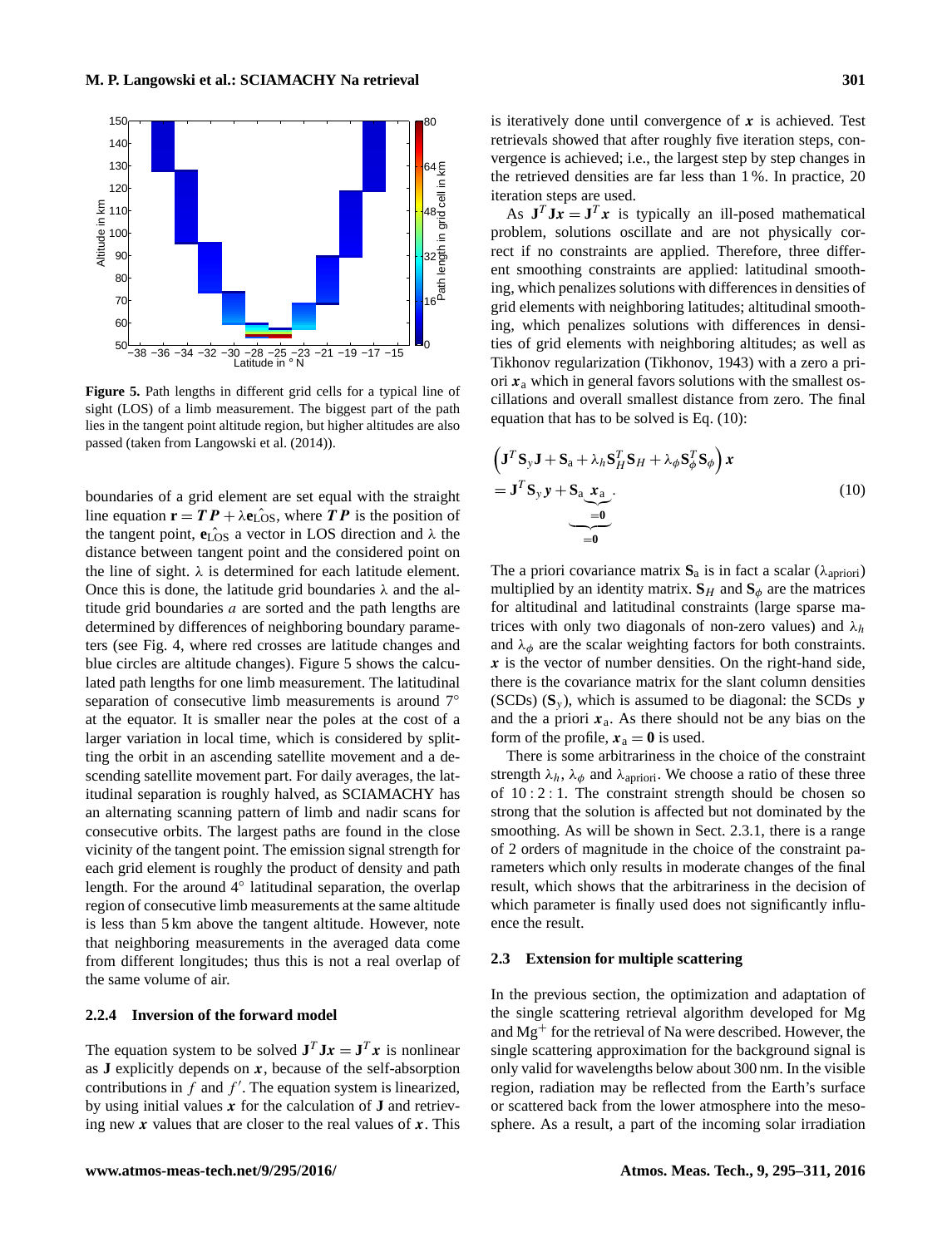<span id="page-7-1"></span>

**Figure 6.** Vertical SCD profile for both Na D lines (6 October 2009, 35◦ N) for three different albedo factors (1.1–1.3). The SCDs of the D<sub>2</sub> line are smaller because of stronger self-absorption.

may pass the grid cells more than just once and can, therefore, produce more emission. This is considered by a factor multiplied to the solar irradiance, which will be called the albedo factor in the following.

Different correction methods for Na retrievals with OSIRIS are reported by [Gumbel et al.](#page-15-6) [\(2007\)](#page-15-6) and [Hedin](#page-15-8) [and Gumbel](#page-15-8) [\(2011\)](#page-15-8). In [Hedin and Gumbel](#page-15-8) [\(2011\)](#page-15-8) the background signal for the limb scan at 40 km tangent altitude is compared to a single scattering radiative transfer model considering Rayleigh scattering only. Because the lowest tangent altitude of SCIAMACHY limb MLT measurements is at 53 km, this approach cannot directly be used, because the background signal is too small at this altitude compared to straylight contamination. Because SCIAMACHY can resolve both Na D lines, which are differently sensitive to selfabsorption, another approach to determine the amount of radiation passing the Earth's atmosphere, being reflected at the Earth's surface and then being scattered into the limb field of view of the instrument, is presented in Sect. [2.3.1.](#page-7-0) Unfortunately, this approach did not always yield reasonable results; therefore another approach is presented in Sect. [2.3.2,](#page-8-0) which is similar to the one in [Hedin and Gumbel](#page-15-8) [\(2011\)](#page-15-8), and which was finally used.

# <span id="page-7-0"></span>**2.3.1 Total to single scattering ratio estimation from direct comparison of the D<sup>1</sup> and the D<sup>2</sup> line**

The approach discussed in this section is based on the expectation to retrieve the same densities from both D lines. Therefore, the albedo factor is assumed to be the factor where both density profiles are nearly the same. In practice, however, this method fails too often; hence another method is used, which is described in Sect. [2.3.2.](#page-8-0)

The albedo factor is determined as the factor for which both D lines yield the same Na number densities. For typical Na slant column profiles shown in Fig. [6,](#page-7-1) the identifi-

<span id="page-7-2"></span>

**Figure 7.** Vertical Na number density profile retrieved from the SCD profiles shown in Fig. [6.](#page-7-1) For albedo factors that are too large, the densities are smaller and the  $D_1$  line shows higher densities. For a albedo factor that is too small, the  $D_2$  line shows higher densities. For the optimum albedo factor (here 1.2), both Na lines yield the same densities.

cation of the optimal albedo factor is illustrated in Fig. [7.](#page-7-2) It should be noted that the phase function (Eq. [4\)](#page-3-2) is changed to  $P_{\text{new}} = \frac{P_{\text{old}} + (\text{albedo factor}-1)}{\text{albedo factor}}$ . This takes into account the increased part of multiply scattered radiation, which we assume is unpolarized and therefore effectively increases  $E_2$ in Eq. [\(4\)](#page-3-2).

This approach is only reasonable if the retrieval result is nearly independent of the applied constraint parameters (e.g., vertical smoothing, necessary to reduce oscillation of the result). This is not the case for the  $Mg/Mg^+$  retrieval by [Lan](#page-15-0)[gowski et al.](#page-15-0) [\(2014\)](#page-15-0). For Na the statistical errors are sufficiently small; thus the Na retrieval is much less sensitive to smoothing constraints than that of Mg. However, the dependence on the variation of the constraint parameter is unfortunately not entirely negligible, especially when the densities are large, as is the case in Fig. [8.](#page-8-1) Figure [8](#page-8-1) shows retrievals for different constraint parameters. For moderate constraint parameter  $(1 \times 10^{-7} \text{ to } 5 \times 10^{-10})$  the retrieved peak density is nearly independent of the choice of the constraint parameter for approximately 2 orders of magnitude. A factor of 5–10 in the constraint parameter has a similar effect to a change of the albedo factor of 0.1 in Fig. [7.](#page-7-2) The three highest constraint parameters  $(5 \times 10^{-7} - 5 \times 10^{-5})$  show smoothing that is too strong, while the lowest constraint parameters  $(5 \times 10^{-9} - 5 \times 10^{-10})$  show oscillations at high altitudes. Note that a stronger smoothing leads to the need of a lower albedo factor to match the  $D_1$  and  $D_2$  density, so a systematic error in one property is rather reduced than increased if the other one is tuned, which results in some robustness in the method.

Unfortunately, this method failed quite often for the following reasons: the densities were too small and insensitive to the albedo factor, the  $D_2$  slant column densities were already larger than the ones for  $D_1$ , or the differences between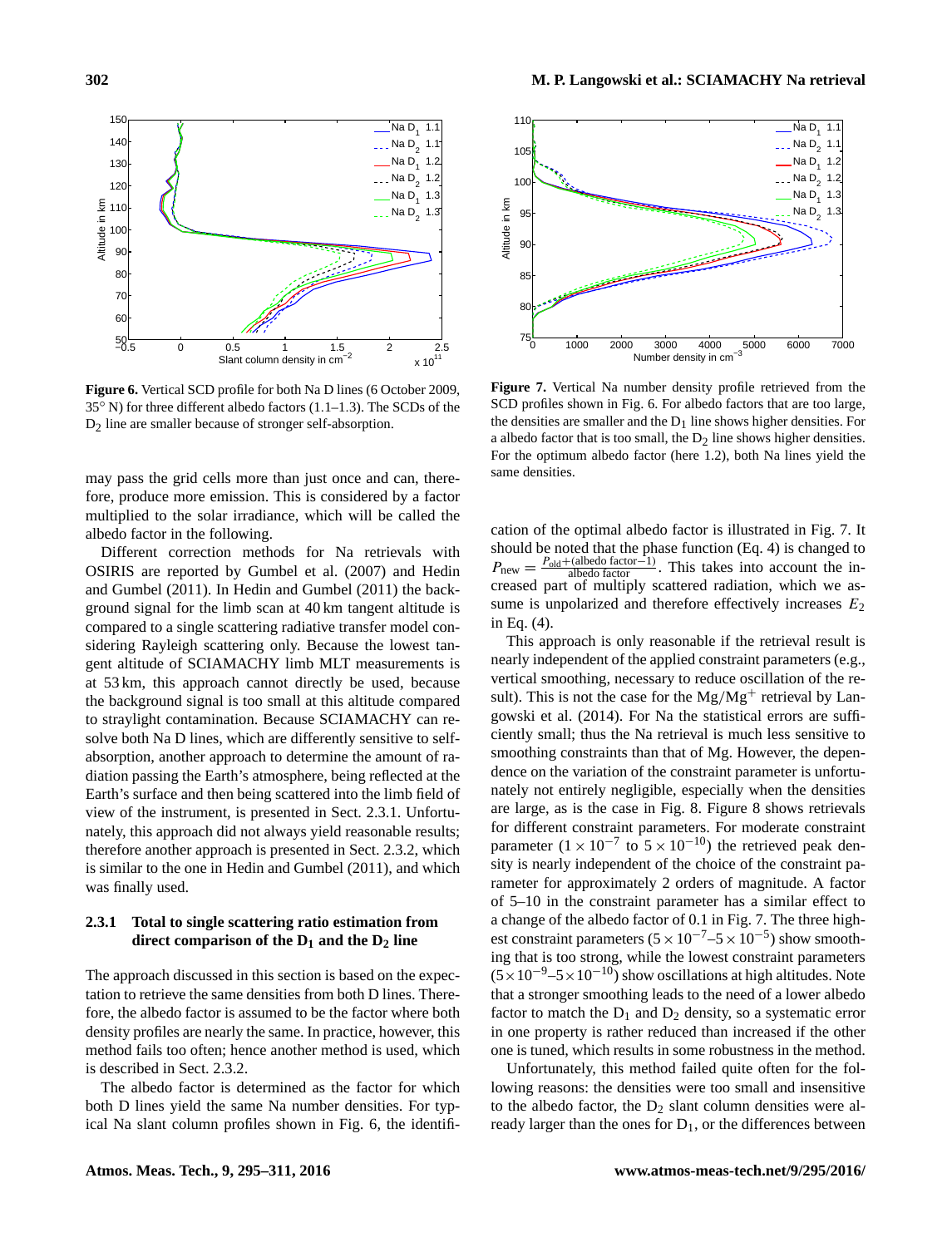<span id="page-8-1"></span>

**Figure 8.** Vertical Na density profiles for the  $D_1$  and  $D_2$  lines and for different constraint parameters (same conditions as in Fig. [6,](#page-7-1) albedo factor 1.2; see legend for constraint parameter value).

the  $D_1$  and  $D_2$  slant column densities initially were too large; therefore the  $D_2$  line could yield larger densities than the  $D_1$ even for albedo factors smaller than 1. However, although this algorithm failed the matching of densities retrieved from both Na lines, it is a good indicator for how good the calibration of the data and the radiative transfer model used work.

# <span id="page-8-0"></span>**2.3.2 Total to single scattering ratio estimation from comparison of simulated single scattering limb radiance and measured limb radiance**

This approach calculates the albedo factor based on the ratio of the measured radiance, compared to the simulated single scattered radiance in the vicinity of the line. This radiance should only come from Rayleigh scattering of the major atmospheric constituents  $(N_2, O_2, Ar$  etc.), whose concentrations in the atmosphere are well known; therefore the Rayleigh scattering is easy to simulate. However, like other similar instruments, SCIAMACHY has a straylight contamination issue at mesospheric altitudes; indeed, an altitude region must be used for this calculation, where all possible error sources are small. This altitude lies typically below 40 km and is not scanned by the SCIAMACHY limb MLT states. Nevertheless, retrieving the albedo factor from collocated nominal measurements and matching the nominal profile to the MLT measurement profile yields reasonable results.

The Rayleigh scattered background radiance in the vicinity of the Na D lines can be used to calculate the total to single scattering ratio for a limb measurement. A simple approach to obtain the albedo factor is to use the ratio of the measured limb radiance and the limb radiance calculated with a radiative transfer model. The radiative transfer model SCIATRAN is able to calculate the single and total Rayleigh scattered electromagnetic radiation for known measurement geometries and atmospheric parameters. Figure [9](#page-8-2) shows the ratio of the measured limb radiance and the simulated single

<span id="page-8-2"></span>

**Figure 9.** Measured radiance to single scattering ratio (averaged between 649 and 661 nm, see Fig. [10\)](#page-9-0) for different tangent altitudes of a series of nominal limb measurements as well as total to single scattering ratio for different ground albedos simulated with SCIA-TRAN.

scattering radiance for different tangent altitudes, as well as the ratio for the simulated total scattered simulated radiance and the single scattered radiance for different ground albedos.

As was reported by [Oikarinen et al.](#page-16-9) [\(1999\)](#page-16-9) the modeled total to single scattering ratio only shows a weak dependency on the tangent altitude. The measured limb radiance, however, has a completely different behavior and shows a nearly exponential increase in the total to single scattering ratio above 50 km altitude. The true Rayleigh scattered limb radiance is roughly proportional to the density at the tangent altitude and exponentially decreasing limb radiances with increasing tangent altitudes are expected. We assume that there is a small straylight component from lower tangent altitudes that reaches the instrument for high tangent altitudes and that this component is only weakly dependent on altitude. Above 50 km this additional straylight component is on the order of magnitude as the actual limb radiance at this tangent altitude and becomes much bigger than the actual Rayleigh scattered component. This nearly constant offset to the radiance along with the exponential decrease of the Rayleigh scattered radiance with altitude explains the nearly exponential rise of the measured to simulated single scattering ratio. In the troposphere and lower stratosphere, clouds significantly influence the radiance, and the simple approach using an albedo factor fails there. Therefore, we assume that in a region above 20 and below 45 km, there is a region where the limb measurement to simulated single scattering ratio is very close to its simulated value with the right ground albedo.

Any unwanted straylight also affects the dark signal measurement at 350 km tangent altitude, which is usually subtracted from the limb radiances at the 30 other tangent altitudes. Instead of simply subtracting the dark signal measure-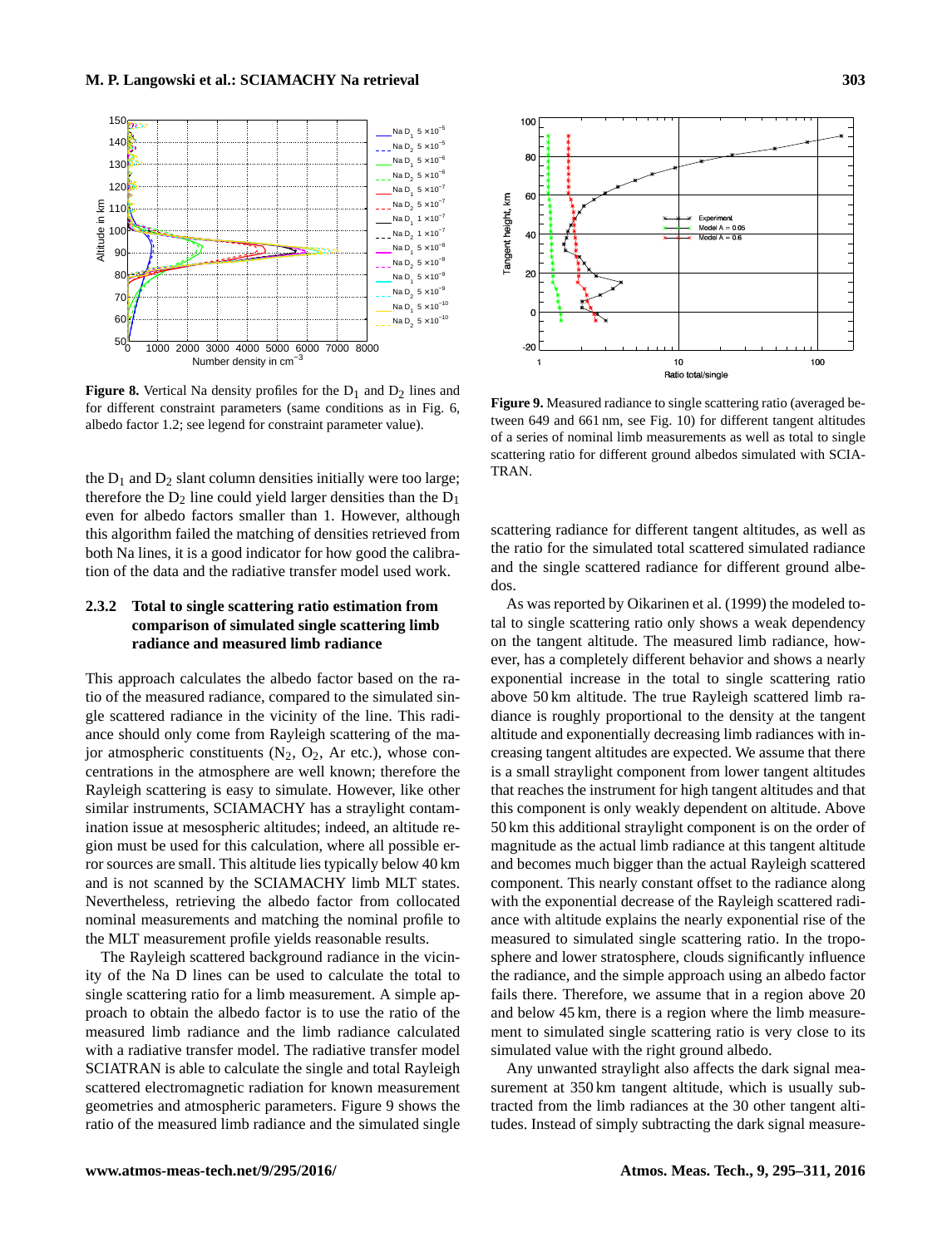<span id="page-9-0"></span>

**Figure 10.** Fit of the multiplicative and additive radiation component around the H  $\alpha$  line at 656 nm.

<span id="page-9-1"></span>

**Figure 11.** Fit results for the multiplicative and additive component as well as the simulated values for the same ground albedo as in Fig. [9.](#page-8-2) The colors are different. The blue line corresponds to the red line in Fig. [9](#page-8-2) and the red line corresponds to the black line in Fig. [9.](#page-8-2) The green and the blue line are identical to the lines in Fig. [9.](#page-8-2) The red line is not due to the substraction of the additive component.

ment, another approach is used here: we assume that a part of the total incoming radiation  $I_{\text{inc}}(h, \lambda)$  is proportional to the simulated single scattering radiance  $I_{ss}(h, \lambda)$ , which we call the multiplicative part  $aI_{ss}$  with the multiplicative component  $a$ , while a part of the straylight component and the actual dark radiance is an additional component  $b$  of the light:  $I_{\text{inc}}(h, \lambda) = a(h)I_{\text{ss}}(h, \lambda) + b(h)$  (with tangent altitude h and wavelength  $\lambda$ ). To determine the multiplicative and additive components, the wavelength region between 650 and 660 nm is used. This spectral region is not affected strongly by atmospheric absorption in the mesosphere and upper stratosphere, and includes the H  $\alpha$  Fraunhofer line at 656 nm, which is

<span id="page-9-2"></span>

**Figure 12.** Measured radiance to simulated single scattering ratio calculation for an MLT and co-located nominal limb measurements. The albedo factor is the product of  $AB$  ( $AB = 2.20$ ).

a clear solar signature; hence fitting the multiplicative and additive component is not an ill posed problem (where a smaller  $a$  could be compensated by a higher  $b$  etc.). The estimated value for the total to single scattering ratio is the minimum of the multiplicative component  $a$  above 20 km altitude. Figure [10](#page-9-0) shows the fit and Fig. [11](#page-9-1) the results of the multiplicative and additive component for one example profile.

This estimation, however, can only be done for the nominal SCIAMACHY limb measurements measuring from ground to 90 km altitude. The MLT measurements start at around 53 km altitude; therefore the minimum between 20 and 45 km can not directly be found. However, the latitudinally and longitudinally co-located nominal measurements from the days of the same time period show very similar profile shapes, which can be fitted to MLT data to retrieve the albedo factor. Figure [12](#page-9-2) shows the final fit of the albedo factor for an example measurement.

First the multiplicative components for all nominal and MLT measurements are found. The median for the days in the same time period  $(\pm 200$  orbits were used here) of nominal limb measurements is formed for all altitudes. The albedo factor A for the median nominal measurements is found. Between 50 and 70 km the logarithms of the nominal and the MLT measurements are fitted as factor  $B$  (ln MLT =  $B$  ln nominal). Fitting the logarithm puts effectively more weight on the matching of the lower albedo factor values at lower altitudes, which considers that the perturbing effect is smallest there. The albedo factor for the MLT measurements is then given by the product  $AB$ . The resulting albedo factors show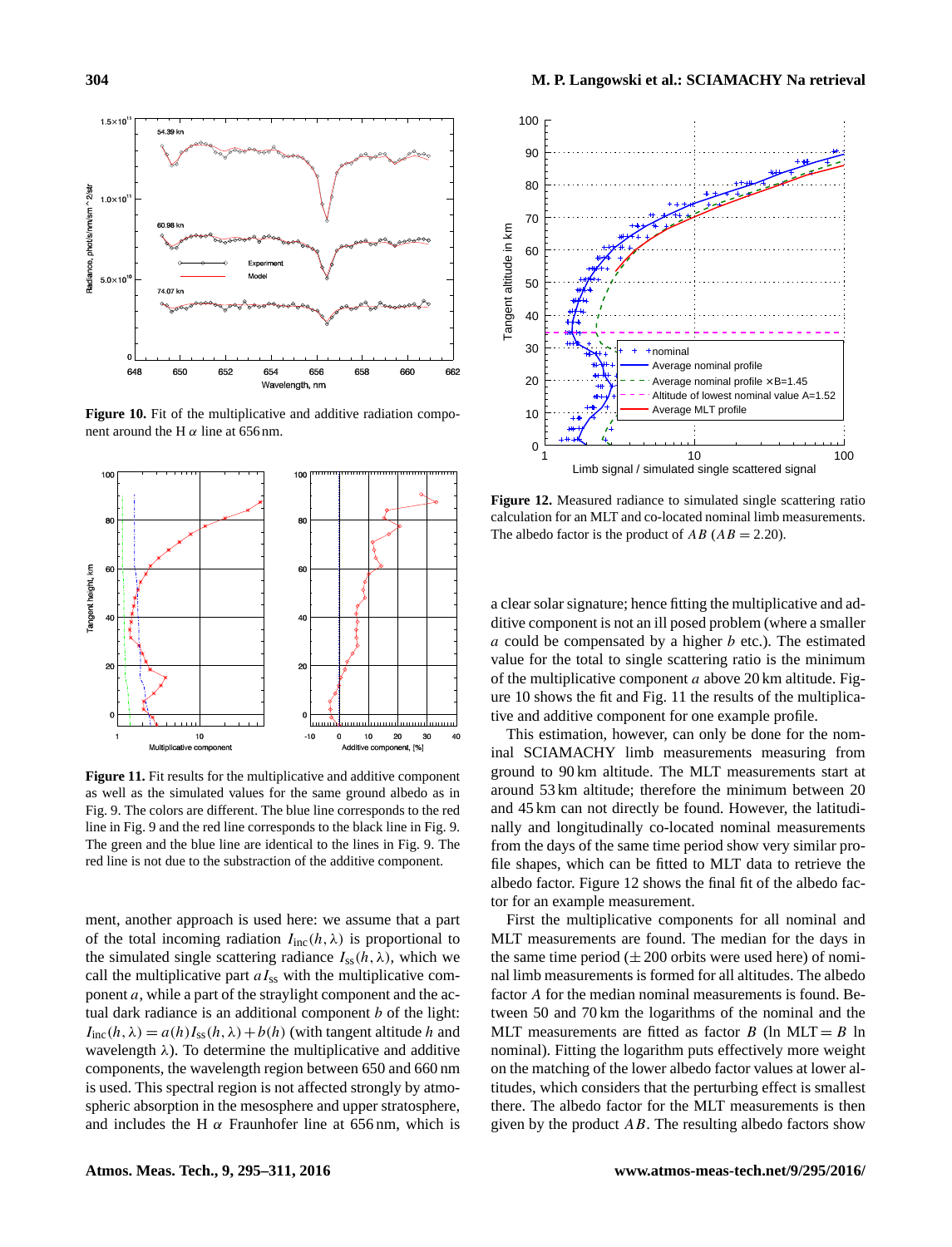<span id="page-10-1"></span>

**Figure 13.** Latitude–altitude distribution of the monthly mean Na densities. The average of the results for both Na lines is used. Note that the highest covered latitude is at 82◦ N/S.

<span id="page-10-2"></span>

**Figure 14.** Annual mean Na distribution. Note that the high latitudes are only measured in the hemispheric summer.

similarities to the simulated total to single scattering ratios, which are high at scattering angles at around 90° and close to 1 for low (around 0°) and high (around 180°) scattering angles.

[Eichmann et al.](#page-15-19) [\(2015\)](#page-15-19) found out that more than 90 % of SCIAMACHY limb measurements are influenced by tropospheric clouds. A typical spread of the albedo due to this can be seen in the spread of the nominal albedo ratios in Fig. [12.](#page-9-2) Assuming Fig. [12](#page-9-2) represents the typical spread for this estimation using the factor A only results in an error of about 20 %, which is rather large for a number, whose value is known to be larger 1 but unlikely larger than 2.5. The additional fit of factor  $B$  should reduce this error to less than 10 %.

#### <span id="page-10-0"></span>**3 Monthly averaged Na densities**

The monthly mean Na number densities are shown in Fig. [13](#page-10-1) as a function of latitude and altitude. The average of both retrieval results  $(\frac{1}{2}(D_1 + D_2))$  is used. The altitude of the density maximum is about 92 km and varies only by a few kilometers during the year. Na shows a seasonal cycle in number density with a winter maximum, with peak densities in the winter middle latitudes of up to 6000 cm<sup>-3</sup>. In the summer the maximum density decreases to only  $\approx 1000 \text{ cm}^{-3}$  at high latitudes.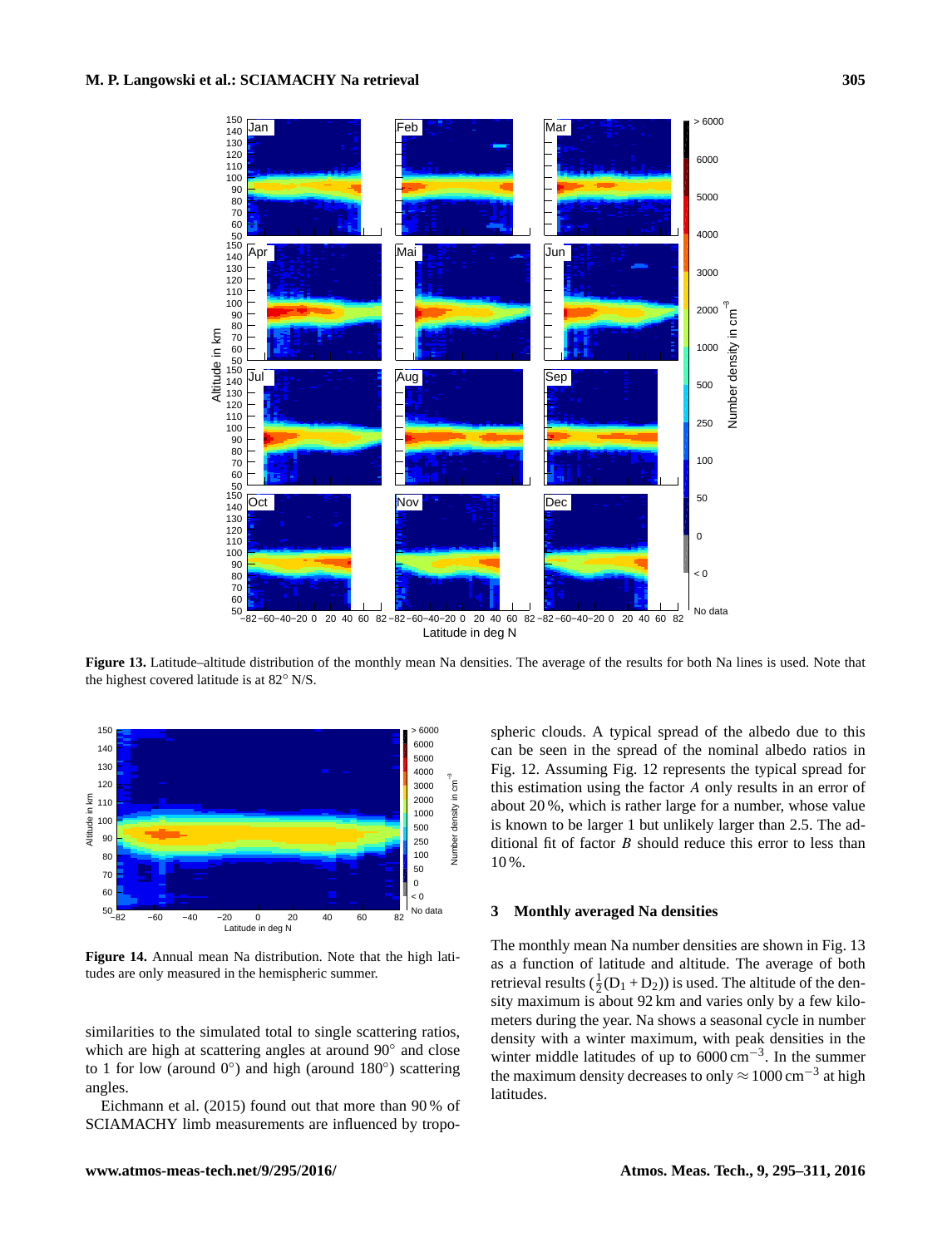<span id="page-11-0"></span>

**Figure 15.** Seasonal variation of the vertical Na density profile for low, middle and high latitudes.

The annual mean is shown in Fig. [14](#page-10-2) and shows an average peak density of roughly 2000–4000 cm−<sup>3</sup> apart from high latitudes, which are only measured in the summer period and, therefore, only show the small summer densities. The results for both hemispheres are nearly symmetric.

The seasonal variation of the vertical profile for low, middle and high latitudes is shown in Fig. [15,](#page-11-0) and vertical profile shapes for selected latitudes in July are shown in Fig. [16.](#page-11-1) At low latitudes a semiannual variation with maxima in March and September is observed. This variation is well correlated with the semiannual variation in temperature (see e.g., [von](#page-16-10) [Savigny and Lednyts'kyy,](#page-16-10) [2013\)](#page-16-10), which shows a maximum during this time. The semiannual oscillation for Na was also found in model studies by [Marsh et al.](#page-16-11) [\(2013\)](#page-16-11). The vertical profiles at high latitudinal summer show a reduced width.

Figure [17](#page-12-1) shows the seasonal variation of the Na number density for the region between 80 and 105 km altitude, as well as the seasonal variation of the normalized Na profiles at 71◦ N, which is a high latitude and covered by SCIAMACHY observations for several months during boreal summer.

The peak altitude at 71◦ N is about 93 km for most months. Not only is the density strongly reduced during summer, the profile also becomes thinner: from a full width at half maximum (FWHM) of 11 km in spring and autumn to only 7 km in summer. Qualitatively a similar reduction is also observed

<span id="page-11-1"></span>

**Figure 16.** Normalized vertical Na profile at selected latitudes in July. The densities are normalized to the peak value.

for other width-defining parameters than 50 % of the maximum value (e.g., 75, 25, 5 % of maximum). The reduction of the profile width occurs on both the lower and the upper edge of the profile.

Figure [18](#page-12-2) shows the vertical column densities (VCDs) for different months and latitudes. The VCDs are formed by integration of the vertical profiles shown in Fig. [13.](#page-10-1) The VCDs also show the seasonal cycle with a summer minimum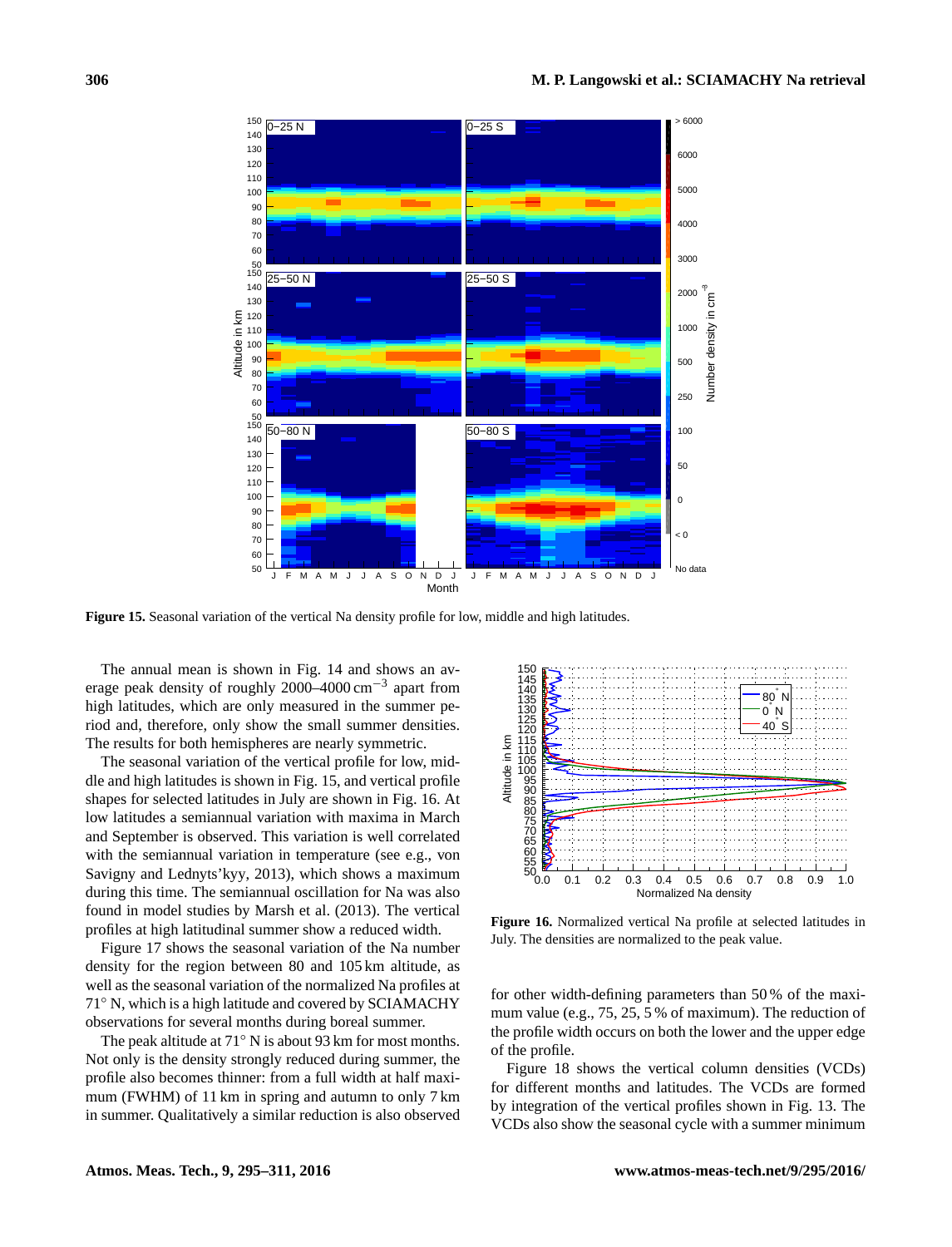<span id="page-12-1"></span>

**Figure 17.** Left: monthly mean Na number densities at 71<sup>°</sup> N. Right: profiles of the left figure normalized by the peak densities of each month.

<span id="page-12-2"></span>

**Figure 18.** Seasonal variation of the vertical Na column densities (VCDs).

of slightly below  $1 \times 10^{9}$  cm<sup>-2</sup> at high latitudes and up to  $1 \times 10^{10}$  cm<sup>-2</sup> at the highest latitudes covered in the winter hemisphere.

#### <span id="page-12-0"></span>**4 Error discussion and validation**

### **4.1 Estimation of errors in the vertical profile**

Four to eight individual day measurements have been used to form the multiannual monthly averages shown in the previous section. The different number of days for each month is explained by the fact that 4 full years were not covered (hence there are fewer days available in summer) and furthermore for some individual days, the raw data are missing or the retrieval did not converge.

The errors of the measured limb radiances are linearly propagated into the error of the SCDs to estimate the error of daily average SCDs. As the inversion step includes a nonlinear operation, a further linear error propagation from the SCDs to the number densities is not carried out. Instead we use the same Monte Carlo approach as [Langowski et al.](#page-15-0) [\(2014\)](#page-15-0). A random Gaussian error in the range of the typical error of a daily average SCD profile is applied to a daily average SCD profile, and the number densities are retrieved.

<span id="page-12-3"></span>

**Figure 19.** Mean and standard deviation (error bars) of the Na D1 and  $D_2$  line retrieval for the equatorial SCIAMACHY measurements on 20 March 2010.

This is repeated a large number of times (here 1000 repetitions were used). The mean and the standard deviation of the large number of Monte Carlo realizations are determined. The standard deviation determined in this way quantifies the error of the profile. The result of this method is shown in Fig. [19.](#page-12-3)

The error is smaller than the measured number density in the region between 80 and 100 km, with the  $D_2$  line having a slightly smaller error than the  $D_1$  line. In the maximum number density region, the relative error is roughly 10 %. In Fig. [19](#page-12-3) both Na lines agree very well; however, this is not always the case, which will be discussed in the next section.

## **4.2 Differences between D<sup>1</sup> and D<sup>2</sup> retrieval results**

For a comparison of the individual results based on the  $D_1$ or the  $D_2$  line only, Fig. [20](#page-13-0) shows the absolute and relative differences for the VCDs of both lines.

The overall agreement of the results for the  $D_1$  and the  $D_2$ line is good, showing relative differences of only  $\pm 10\%$  for most months and latitudes. However, for the highest latitudes in southern hemispheric winter, the differences are larger,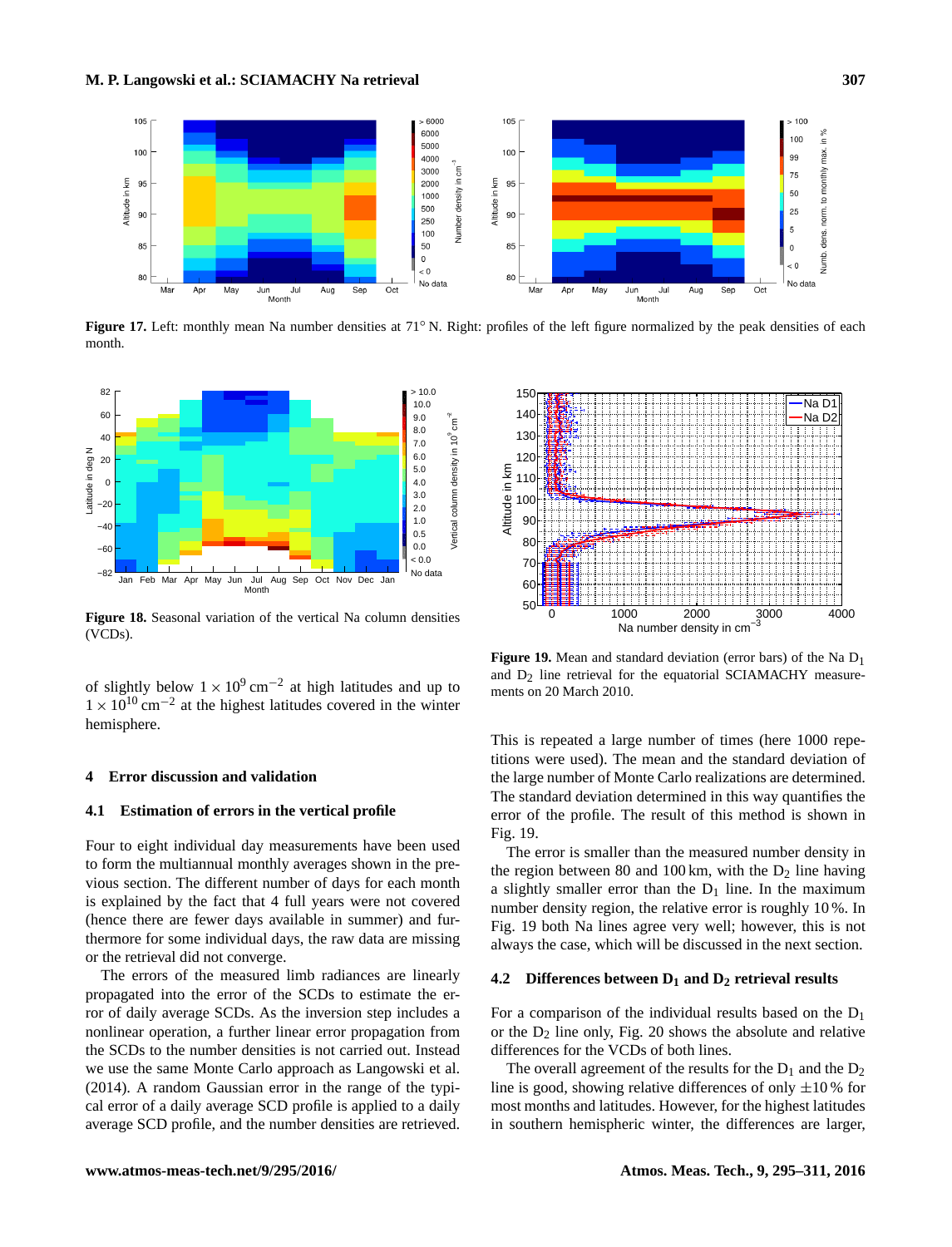<span id="page-13-0"></span>

**Figure 20.** Absolute (left,  $D_1 - D_2$ ) and relative (right,  $2\frac{D_1 - D_2}{D_1 + D_2}$ ) difference of the Na VCDs retrieved from the  $D_1$  and  $D_2$  lines.

with absolute differences of up to  $3 \times 10^9$  cm<sup>-2</sup> which correspond to relative differences of up to 40 %. The large discrepancies occur in a region where the Na density, and therefore self-absorption, is high.

There may be different reasons for the discrepancies, e.g., remaining issues with the calibration of the data. Furthermore, small inaccuracies in the assumptions for the radiative transfer model contribute to the differences. For instance, the self-absorption approximation only considers loss along the line of sight and no contribution of multiple scattering into the line of sight. Furthermore, a constant width of the Doppler-broadened mesospheric absorption cross section is used; however, the width can slightly change with temperature. In addition to the resonance fluorescence dayglow, Na also shows a chemiluminescent nightglow (see e.g., [Fussen et al.,](#page-15-10) [2010;](#page-15-10) [Plane et al.,](#page-16-12) [2012\)](#page-16-12). This nightglow shows a lower ratio of the  $D_2/D_1$  emission signal than 2, which is not caused by self-absorption. Thus, non-negligibly small chemiluminescence, compared to the resonance fluorescence, could explain larger retrieved densities for the D<sup>1</sup> line with the current method.

#### **4.3 Comparison to independent data sets**

In the following, the SCIAMACHY data set is compared to ground- and space-based measurements. Figure [21](#page-13-1) shows a comparison to ground-based ALOMAR (Arctic Lidar Observatory for Middle Atmosphere Research) lidar measurements at Andøya, Norway, at 69◦ N recorded between 2008 and 2013. The majority of these have been published by [Dunker et al.](#page-15-20) [\(2015\)](#page-15-20) and show a mean peak altitude of around 92 km, which is in good agreement with the peak altitudes found in the SCIAMACHY data. The SCIAMACHY error bars are the standard deviation of measurements in each month. The error bars of the respective daily mean Na column density measured by the lidar denote the standard deviation, which is a measure of the geophysical variation on that day.

The SCIAMACHY and the ALOMAR results are similar and on the same order of magnitude (a factor 3 for the largest differences) and overall in good agreement.

<span id="page-13-1"></span>

Figure 21. Comparison of the SCIAMACHY VCD profile at 69<sup>°</sup> N with lidar observations at Andøya, Norway.

In the summer months June and July, the ALOMAR and SCIAMACHY measurements of Na column density sometimes agree, but on several days, ALOMAR measures much smaller or much larger values. The ALOMAR Na lidar measures larger column density each time a sporadic Na layer appears in the lidar's observation volume. This usually happens during the night (see e.g., [Heinrich et al.,](#page-15-21) [2008\)](#page-15-21), but not during SCIAMACHY's time of observation (11:00). The transience of sporadic Na layers results in larger geophysical variation in the red symbols of those particular nights in Fig. [21.](#page-13-1) We attribute the cases when ALOMAR observed much smaller column density than SCIAMACHY to (a) adsorption or absorption of Na atoms on noctilucent cloud (NLC) particles and smaller ice particles and (b) the temperature in the coldest phase of a gravity wave leading to a chemical balance with less atomic Na and more Na compounds. SCIAMACHY does not detect these strong variations, because the measurement volume is much larger than that of the lidar, and because SCIAMACHY averages in longitude.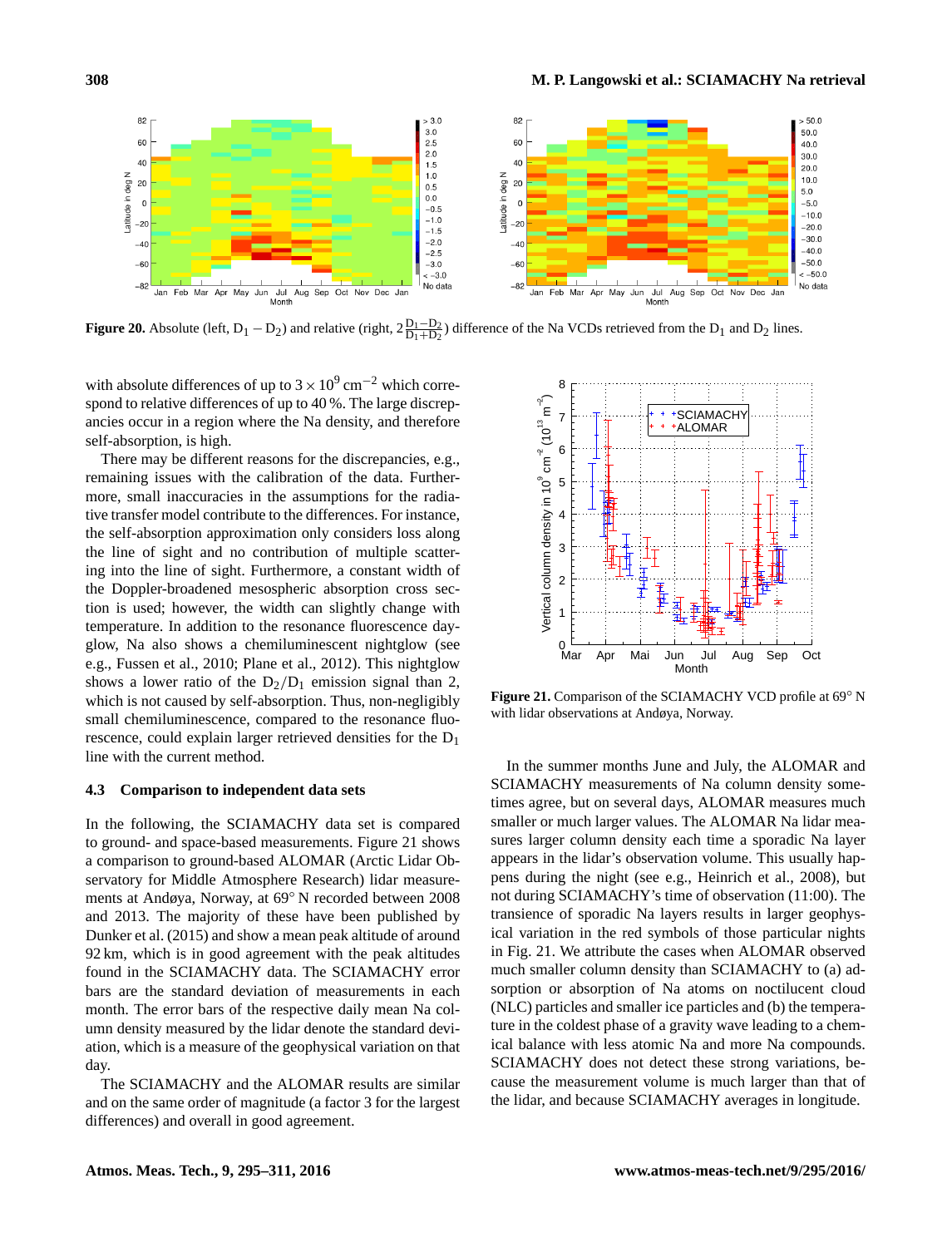<span id="page-14-1"></span>

**Figure 22.** Left: comparison of the SCIAMACHY VCD profile at 40◦ N and the results from [She et al.](#page-16-13) [\(2000\)](#page-16-13). Right: comparison of the same profiles with profiles from [Fussen et al.](#page-15-10) [\(2010\)](#page-15-10) (their Fig. 7) and [Marsh et al.](#page-16-11) [\(2013\)](#page-16-11) (their Fig. 10).

The ALOMAR VCDs are larger in April and September than in June and July, and thus are in general agreement with the SCIAMACHY seasonal variation. Lidar results for the winter month at Andoya are available from [Tilgner and](#page-16-14) [von Zahn](#page-16-14) [\(1988\)](#page-16-14), showing VCDs of around  $5 \times 10^9$  cm<sup>-2</sup> between December and February. In their Fig. 7, [Dunker et al.](#page-15-22) [\(2013\)](#page-15-22) show VCDs between  $3 \times 10^9$  and  $7 \times 10^9$  cm<sup>-2</sup> in December. Again the seasonal cycle for the two different techniques is clear.

The left panel of Fig. [22](#page-14-1) shows a comparison to groundbased lidar measurements by [She et al.](#page-16-13) [\(2000\)](#page-16-13) at around 40◦ N. The overall agreement of the seasonal variation and density is good.

The peak altitude obtained by [She et al.](#page-16-13) [\(2000\)](#page-16-13) is also 90–92 km. The FWHM of the peak is 9–10 km (not shown here), which is slightly smaller than the 11–14 km for SCIA-MACHY. However, SCIAMACHY scans a much larger volume of space, which might in part explain this difference. Also, the SCIAMACHY retrievals have a vertical resolution of about 4 km. The largest differences between SCIA-MACHY and the values presented by [She et al.](#page-16-13) [\(2000\)](#page-16-13) are about 20 % from July to November.

The data set of [She et al.](#page-16-13) [\(2000\)](#page-16-13) was also used for comparison with other global satellite measurements by [Fussen](#page-15-10) [et al.](#page-15-10) [\(2010\)](#page-15-10) (their Fig. 7) and the WACCM (Whole Atmosphere Community Climate Model) model by [Marsh et al.](#page-16-11) [\(2013\)](#page-16-11) (their Fig. 10). This comparison is shown in the right panel of Fig. [22.](#page-14-1) There is a good qualitative and quantitative global agreement in seasonal variation with measurement results reported by [Fussen et al.](#page-15-10) [\(2010\)](#page-15-10) and [Hedin and Gumbel](#page-15-8) [\(2011\)](#page-15-8), as well as a model with results by [Marsh et al.](#page-16-11) [\(2013\)](#page-16-11). The reduction of the profile width in the summer high northern latitudes is tentatively explained by [Marsh et al.](#page-16-11) [\(2013\)](#page-16-11) by an increased ionization rate at the upper edge and the Na reaction into  $NaHCO<sub>3</sub>$ . The latter is favored by low temperatures in the polar summer mesopause region at the bottom edge. A further reduction process at the bottom edge, which is, e.g., shown by [Gardner et al.](#page-15-23) [\(2005\)](#page-15-23), Fig. 9, is the uptake of atomic Na by NLCs or smaller ice particles. This process also depends on low temperatures; therefore both reduction processes at the lower edge are correlated and hardly distinguishable.

# <span id="page-14-0"></span>**5 Conclusions**

The extension of a retrieval approach previously used for the retrieval of mesospheric magnesium, to the retrieval of Na number density profiles in the MLT region is presented. Monthly mean Na number densities on a latitudinal and vertical grid retrieved from the SCIAMACHY limb MLT measurements from 2008 to 2012 are presented. The Na peak has a FWHM of 5–15 km which depends on latitude and season and is smallest in summer at high latitudes. The peak density varies from 1000 to  $6000 \text{ cm}^{-3}$  and shows a clear seasonal cycle with a summer minimum most pronounced at high latitudes. The retrieved SCIAMACHY data set is in good agreement with other measurements and models. This data set provides a unique set of data for testing our understanding of the role of meteoroids and their release of Na coupled with the other metal and metal ions, e.g., Mg and  $Mg<sup>+</sup>$ , on upper atmospheric chemistry.

In the future, the SCIAMACHY Na data product will be extended to the period from 2002 to 2012 by also applying the retrieval algorithm to the nominal SCIAMACHY limb data, using the results of the MLT retrieval as a priori information.

*Acknowledgements.* We wish to thank the AFOSR and the EOARD for the financial support of the project granted by grant no. FA8655-09-1-3012. SCIAMACHY is jointly funded by Germany, the Netherlands and Belgium. This work was in part supported by the University of Bremen and Ernst-Moritz-Arndt University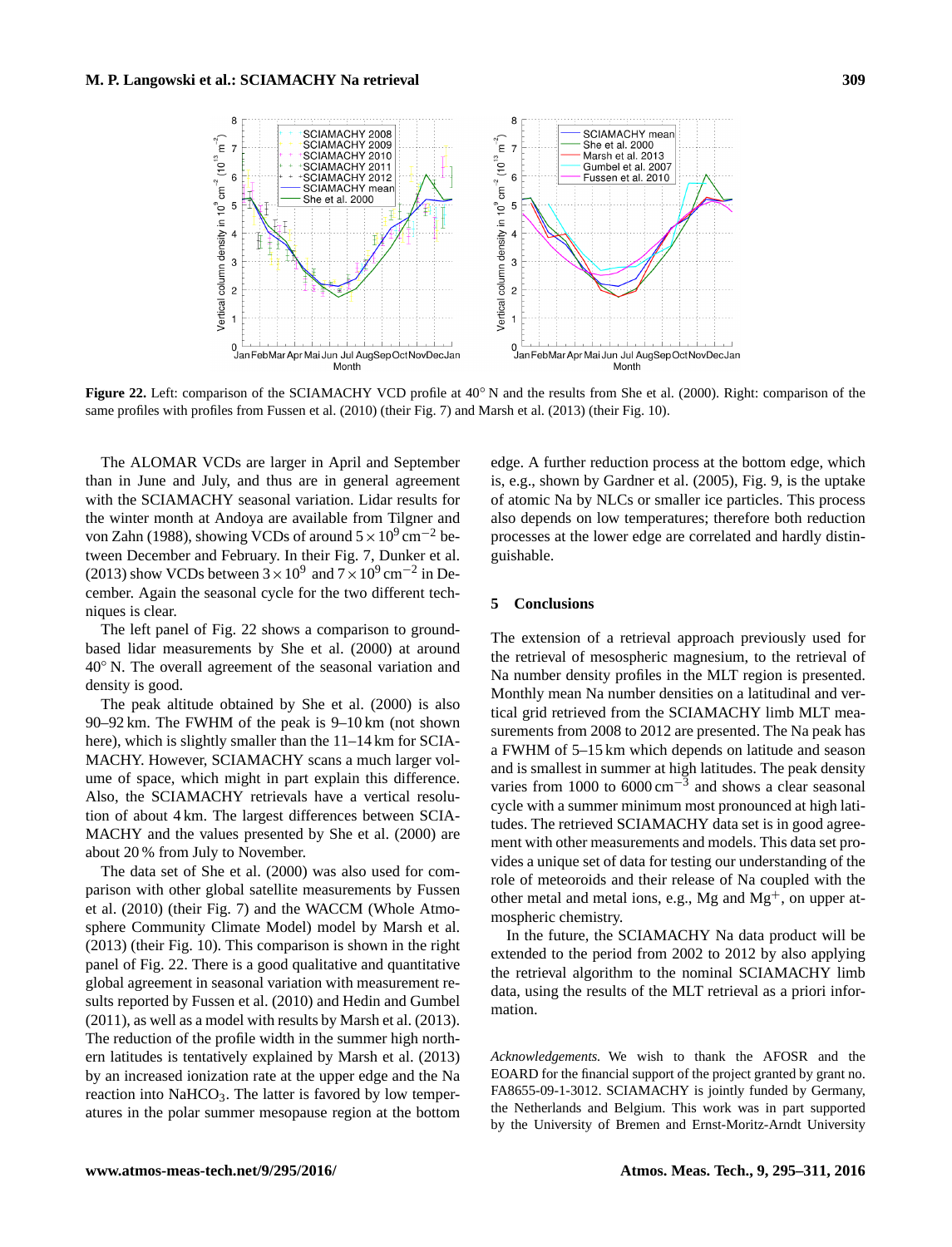of Greifswald. SCIAMACHY data were kindly provided by the European Space Agency (ESA). We would also like to thank ESA, as a part of the work was funded through the ESA MesosphEO project. Ulf-Peter Hoppe and Tim Dunker are grateful to the Research Council of Norway for funding the Na lidar measurements at ALOMAR through grants 208020/F50 and 216870/F50. For the maintenance and operation of the ALOMAR Na lidar we also wish to thank the National Science Foundation (NSF) for financial support through grant NSF AGS-1136269.

The article processing charges for this open-access publication were covered by the University of Bremen.

Edited by: E. Kyrölä

#### **References**

- <span id="page-15-12"></span>Bovensmann, H., Burrows, J. P., Buchwitz, M., Frerick, J., Noël, S., Rozanov, V. V., Chance, K. V., and Goede, A. P. H.: SCIA-MACHY: mission objectives and measurement modes, J. Atmos. Sci., 56, 127–150, 1999.
- <span id="page-15-11"></span>Burrows, J. P., Hölzle, E., Goede, A. P. H., Visser, H., and Fricke, W.: SCIAMACHY–scanning imaging absorption spectrometer for atmospheric chartography, Acta Astronaut., 35, 445–451, 1995.
- <span id="page-15-9"></span>Casadio, S., Retscher, C., Lang, R., di Sarra, A., Clemesha, B., and Zehner, C.: Retrieval of mesospheric sodium densities from SCIAMACHY daytime limb spectra, in: Proc. Envisat Symposium, Montreux, Switzerland, 23–27 April 2007.
- <span id="page-15-14"></span>Chamberlain, J. W., Hunten, D. M., and Mack, J. E.: Resonance scattering by atmospheric sodium-IV abundance of sodium in twilight, J. Atmos. Terr. Phys., 12, 153–165, 1958.
- <span id="page-15-15"></span>Chance, K. and Kurucz, R. L.: An improved high-resolution solar reference spectrum for earth's atmosphere measurements in the ultraviolet, visible and near infrared, J. Quant. Spectrosc. Ra., 111, 1289–1295, 2010.
- <span id="page-15-17"></span>Chandrasekhar, S.: Radiative Transfer, Dover Publ., New York, USA, p. 52, 1960.
- <span id="page-15-2"></span>Chapman, S.: Atmospheric sodium, Meteorl. Mag., 73, 137–139, 1938.
- <span id="page-15-3"></span>Chapman, S.: Notes on atmospheric sodium, Astrophys. J., 90, 309– 316, 1939.
- <span id="page-15-4"></span>Curtius, J., Weigel, R., Vössing, H.-J., Wernli, H., Werner, A., Volk, C.-M., Konopka, P., Krebsbach, M., Schiller, C., Roiger, A., Schlager, H., Dreiling, V., and Borrmann, S.: Observations of meteoric material and implications for aerosol nucleation in the winter Arctic lower stratosphere derived from in situ particle measurements, Atmos. Chem. Phys., 5, 3053–3069, doi[:10.5194/acp-5-3053-2005,](http://dx.doi.org/10.5194/acp-5-3053-2005) 2005.
- <span id="page-15-1"></span>Davy, H.: The Bakerian lecture, on some new phenomena of chemical changes produced by electricity, particularly the decomposition of the fixed alkalies, and the exhibition of the new substances which constitute their bases; and on the general nature of alkaline bodies, Philos. T. R. Soc. Lond., 98, 1–44, 1808.
- <span id="page-15-22"></span>Dunker, T., Hoppe, U.-P., Stober, G., and Rapp, M.: Development of the mesospheric Na layer at 69◦ N during the Geminids meteor shower 2010, Ann. Geophys., 31, 61–73, doi[:10.5194/angeo-31-](http://dx.doi.org/10.5194/angeo-31-61-2013) [61-2013,](http://dx.doi.org/10.5194/angeo-31-61-2013) 2013.
- <span id="page-15-20"></span>Dunker, T., Hoppe, U.-P., Feng, W., Plane, J., and Marsh, D.: Mesospheric temperatures and sodium properties measured with the ALOMAR Na lidar compared with WACCM, J. Atmos. Sol.-Terr. Phys., 127, 111–119, doi[:10.1016/j.jastp.2015.01.003,](http://dx.doi.org/10.1016/j.jastp.2015.01.003) 2015.
- <span id="page-15-19"></span>Eichmann, K.-U., Lelli, L., von Savigny, C., Sembhi, H., and Burrows, J. P.: Global cloud top height retrieval using SCIAMACHY limb spectra: model studies and first results, Atmos. Meas. Tech. Discuss., 8, 8295–8352, doi[:10.5194/amtd-8-8295-2015,](http://dx.doi.org/10.5194/amtd-8-8295-2015) 2015.
- <span id="page-15-7"></span>Fan, Z. Y., Plane, J. M. C., Gumbel, J., Stegman, J., and Llewellyn, E. J.: Satellite measurements of the global mesospheric sodium layer, Atmos. Chem. Phys., 7, 4107–4115, doi[:10.5194/acp-7-](http://dx.doi.org/10.5194/acp-7-4107-2007) [4107-2007,](http://dx.doi.org/10.5194/acp-7-4107-2007) 2007.
- <span id="page-15-18"></span>Fricke, K. H. and von Zahn, U.: Mesopause temperatures derived from probing the hyperfine structure of the  $D_2$  resonance line of sodium by lidar, J. Atmos. Terr. Phys., 47, 499–512, 1985.
- <span id="page-15-5"></span>Fussen, D., Vanhellemont, F., Bingen, C., Kyrölä, E., Tamminen, J., Sofieva, V., Hassinen, S., Seppälä, A., Verronen, P., Bertaux, J.- L., Hauchecorne, A., Dalaudier, F., Renard, J.-B., Fraisse, R., Fanton d'Andon, O., Barrot, G., Mangin, A., Théodore, B., Guirlet, M., Koopman, R., Snoeij, P., and Saavedra, L.: Global measurement of the mesospheric sodium layer by the star occultation instrument GOMOS, Geophys. Res. Lett., 31, L24110, doi[:10.1029/2004GL021618,](http://dx.doi.org/10.1029/2004GL021618) 2004.
- <span id="page-15-10"></span>Fussen, D., Vanhellemont, F., Tétard, C., Mateshvili, N., Dekemper, E., Loodts, N., Bingen, C., Kyrölä, E., Tamminen, J., Sofieva, V., Hauchecorne, A., Dalaudier, F., Bertaux, J.-L., Barrot, G., Blanot, L., Fanton d'Andon, O., Fehr, T., Saavedra, L., Yuan, T., and She, C.-Y.: A global climatology of the mesospheric sodium layer from GOMOS data during the 2002–2008 period, Atmos. Chem. Phys., 10, 9225–9236, doi[:10.5194/acp-10-9225-](http://dx.doi.org/10.5194/acp-10-9225-2010) [2010,](http://dx.doi.org/10.5194/acp-10-9225-2010) 2010.
- <span id="page-15-23"></span>Gardner, C. S., Plane, J. M. C., Pan, W., Vondrak, T., Murray, B. J., and Chu, X.: Seasonal variations of the Na and Fe layers at the South Pole and their implications for the chemistry and general circulation of the polar mesosphere, J. Geophys. Res., 110, D10302, doi[:10.1029/2004JD005670,](http://dx.doi.org/10.1029/2004JD005670) 2005.
- <span id="page-15-6"></span>Gumbel, J., Fan, Z. Y., Waldemarsson, T., Stegman, J., Witt, G., Llewellyn, E., She, C.-Y., and Plane, J. M. C.: Retrieval of global mesospheric sodium densities from the Odin satellite, Geophys. Res. Lett., 34, L04813, doi[:10.1029/2006GL028687,](http://dx.doi.org/10.1029/2006GL028687) 2007.
- <span id="page-15-8"></span>Hedin, J. and Gumbel, J.: The global mesospheric sodium layer observed by Odin/OSIRIS in 2004–2009, J. Atmos. Sol.-Terr. Phys., 73, 2221–2227, doi[:10.1016/j.jastp.2010.10.008,](http://dx.doi.org/10.1016/j.jastp.2010.10.008) 2011.
- <span id="page-15-21"></span>Heinrich, D., Nesse, H., Blum, U., Acott, P., Williams, B., and Hoppe, U.-P.: Summer sudden Na number density enhancements measured with the ALOMAR Weber Na Lidar, Ann. Geophys., 26, 1057–1069, doi[:10.5194/angeo-26-1057-2008,](http://dx.doi.org/10.5194/angeo-26-1057-2008) 2008.
- <span id="page-15-16"></span>Kramida, A., Ralchenko, Y., Reader, J., and NIST ASD Team: NIST Atomic Spectra Database (Version 5.0), National Institute of Standards and Technology, Gaithersburg, MD, USA, available at: [http://physics.nist.gov/asd,](http://physics.nist.gov/asd) last access: March 2012.
- <span id="page-15-13"></span>Langowski, M.: Investigation of metal atom and ion number densities in the mesosphere and lower thermosphere by satellite remote sensing with SCIAMACHY/Envisat, PhD thesis, University of Bremen, Bremen, Germany, accepted, 2015.
- <span id="page-15-0"></span>Langowski, M., Sinnhuber, M., Aikin, A. C., von Savigny, C., and Burrows, J. P.: Retrieval algorithm for densities of mesospheric and lower thermospheric metal atom and ion species